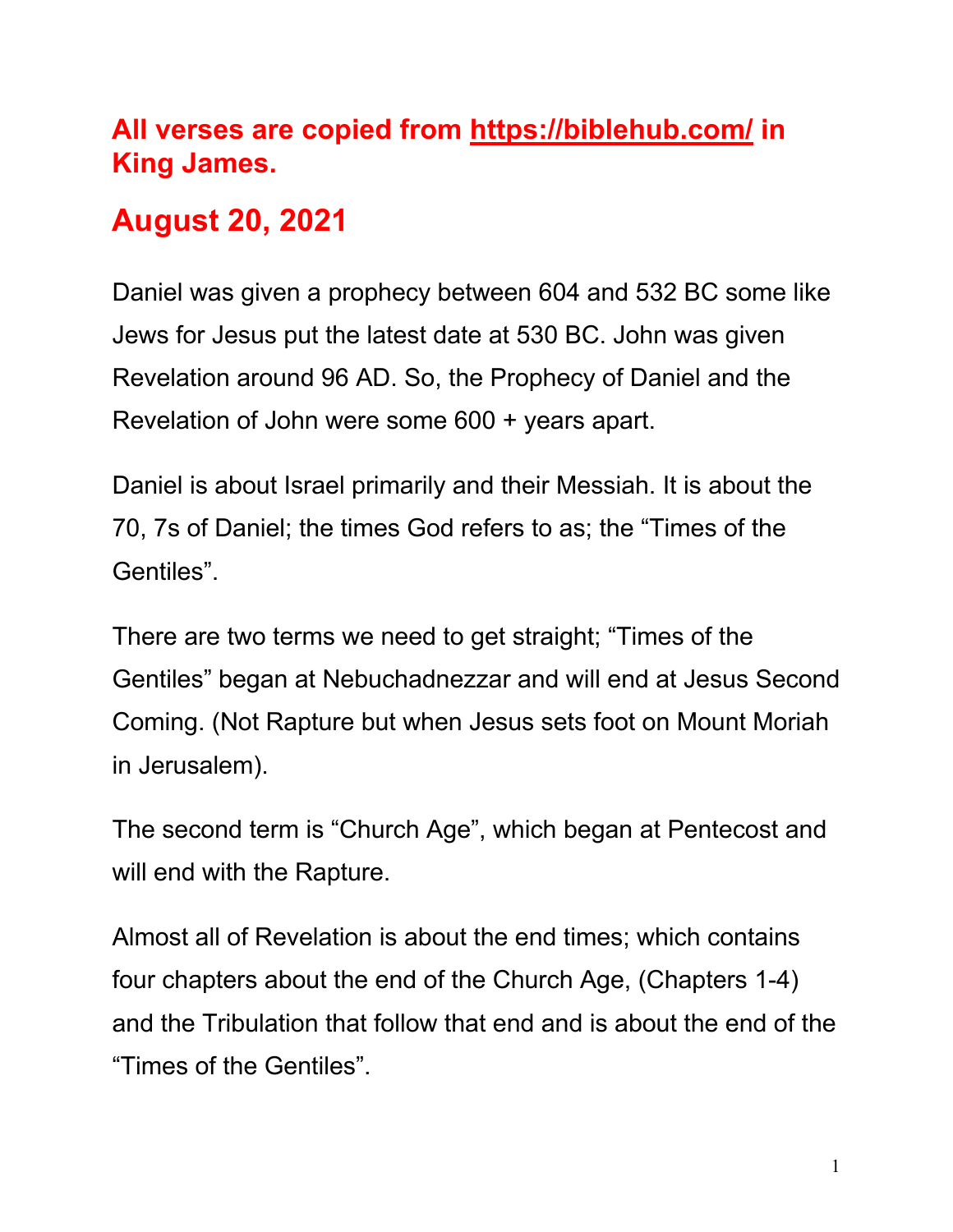A good deal of Revelation is about things that happen in Heaven and corresponding events that take place on earth. Almost if you will a "cause and effect" scenario.

So, Daniel is given a Prophecy and John is give the Revelation of some of that Prophecy, a more complete understanding of the Prophecy as it pertains to the end times, and is directed predominately to Israel, God's Chosen People.

Only the first 4 chapters of Revelation is about the Church, the Body of Christ as the church is called. After the first 4 chapters the Church is not spoken of as it is in Heaven with Christ.

The first 7 verses of Revelation 1 are written by John in a general sense to all the churches that God wants to speak to individually. John is describing to the readers what happened in his vision as He begins to reveal what was said to him and what he saw. He does not quote God or Christ until the 8<sup>th</sup> verse in Chapter 1. By this description I by no means want to imply that John just sat down and wrote these first 7 verses without direction from God. The entire Bible is inspired by God.

> *2 Timothy 3: All scripture is given by inspiration of God, and is profitable for doctrine, for reproof, for correction, for instruction in righteousness:*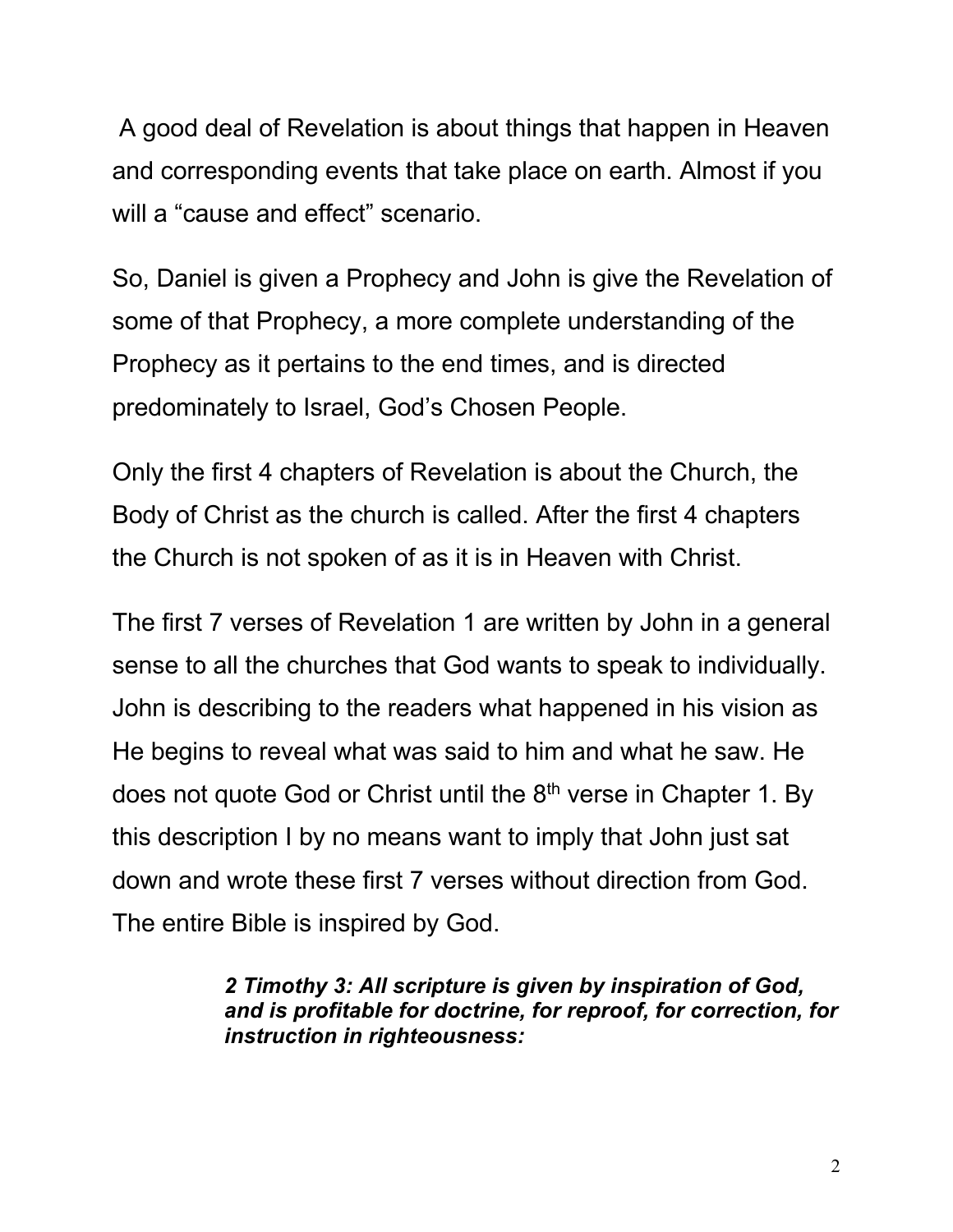We are going to study a Revelation of not only who Jesus was, and what He carried out on earth and in heaven but what is yet to come. It will take us from about 60 years after Pentecost to the Rapture of the Church, again called "the Church Age". Revelation has more to do with the Tribulation (after Rapture) than before Rapture so all the events after the Rapture focus on the end of the "Times of the Gentiles", an evil time throughout history.

In order to study in a systematic way, we will try to discern Biblical Doctrine as God intended. God's Word is infallible, I am not. In the King James the word "Doctrine" is translated from the Greek as "teaching".

Transliteration: didaskalia Phonetic Spelling: (did-as-kal-ee'-ah) Definition: instruction (the function or the information) Usage: instruction, teaching.

There are two parts to teaching: the method and the information.

The information is defined as;

Policy, Principal, Dogma, Canon, Rule, Guideline, Creed or Code.

So, the frailty of my teaching methods put you all at risk, but the Doctrine, the Creed, the Principals of God's Word are what is important.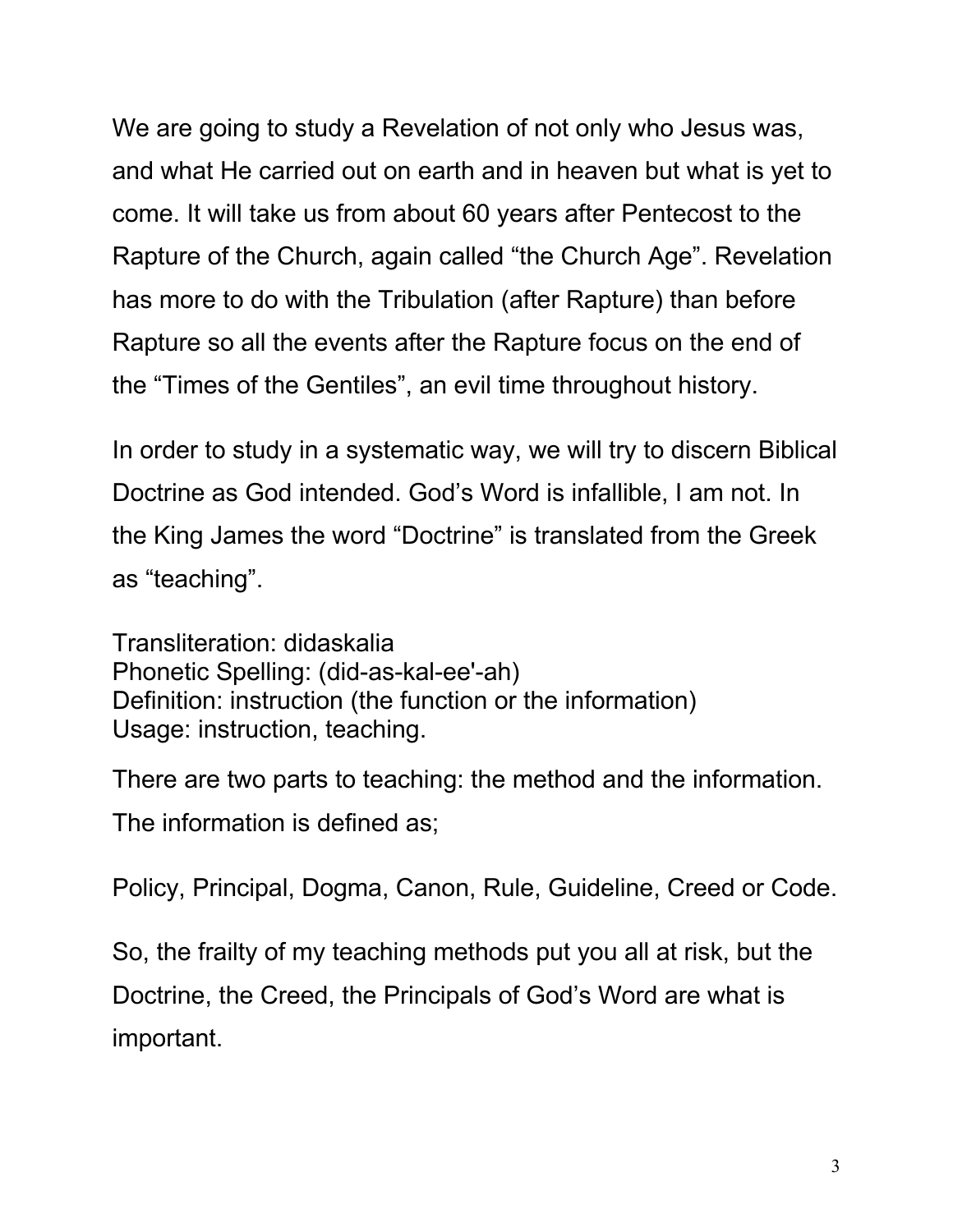You must take responsibility to search out the scriptures, seeking God's wisdom and make sure what I am teaching is Truth. If you find that I am in error, or we disagree on some major principal then we need to work that out through prayer and conversation. We should all remember God's advice.

#### *2 Timothy 2:14 Of these things put them in remembrance, charging them before the Lord that they strive not about words to no profit, but to the subverting of the hearers.*

We will try not to argue over words, but we need to make sure we are all within the same doctrine or Biblical teaching.

Words mean things and we will for the most part rely on the Bible to give us those meanings. We will use a concordance to help from time to time.

We will also use what is called "first mention" practice, meaning if we have difficulty deciding a word meaning we will find the first time a specific word was used and apply that to our understanding of its meaning. However, this practice some call the "law of first mention" has its own problems of being precise. So, we will use it to help us and use the rest of God's Word to verify our conclusions by trying to understand the context of the word or phrases.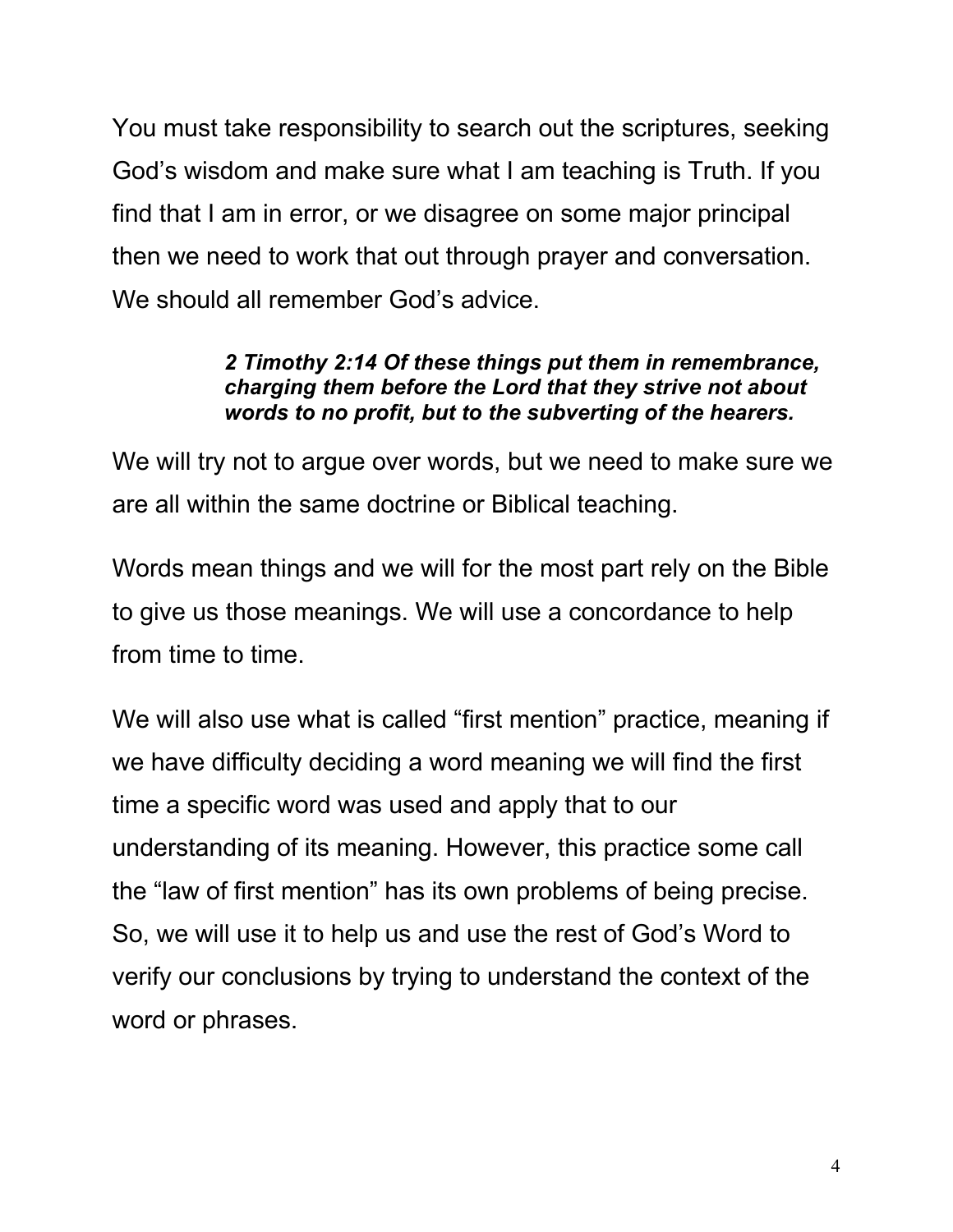To just show a reference point as to where John was and who he was writing to is this map.



We start our study of Revelation in the most logical place by looking at Daniel 12. That makes sense, I am sure.

Daniel's book is 12 chapters long. This last chapter is written to the Nation of Israel. Daniel and other prophets tell us the whole world will feel the wrath to come both from God and Satan. But it is the Nation of Israel that most if not all Old Covenant Scripture speaks to, and Daniel is no different.

> *Daniel 12:1And at that time shall Michael stand up, the great prince which standeth for the children of thy people:*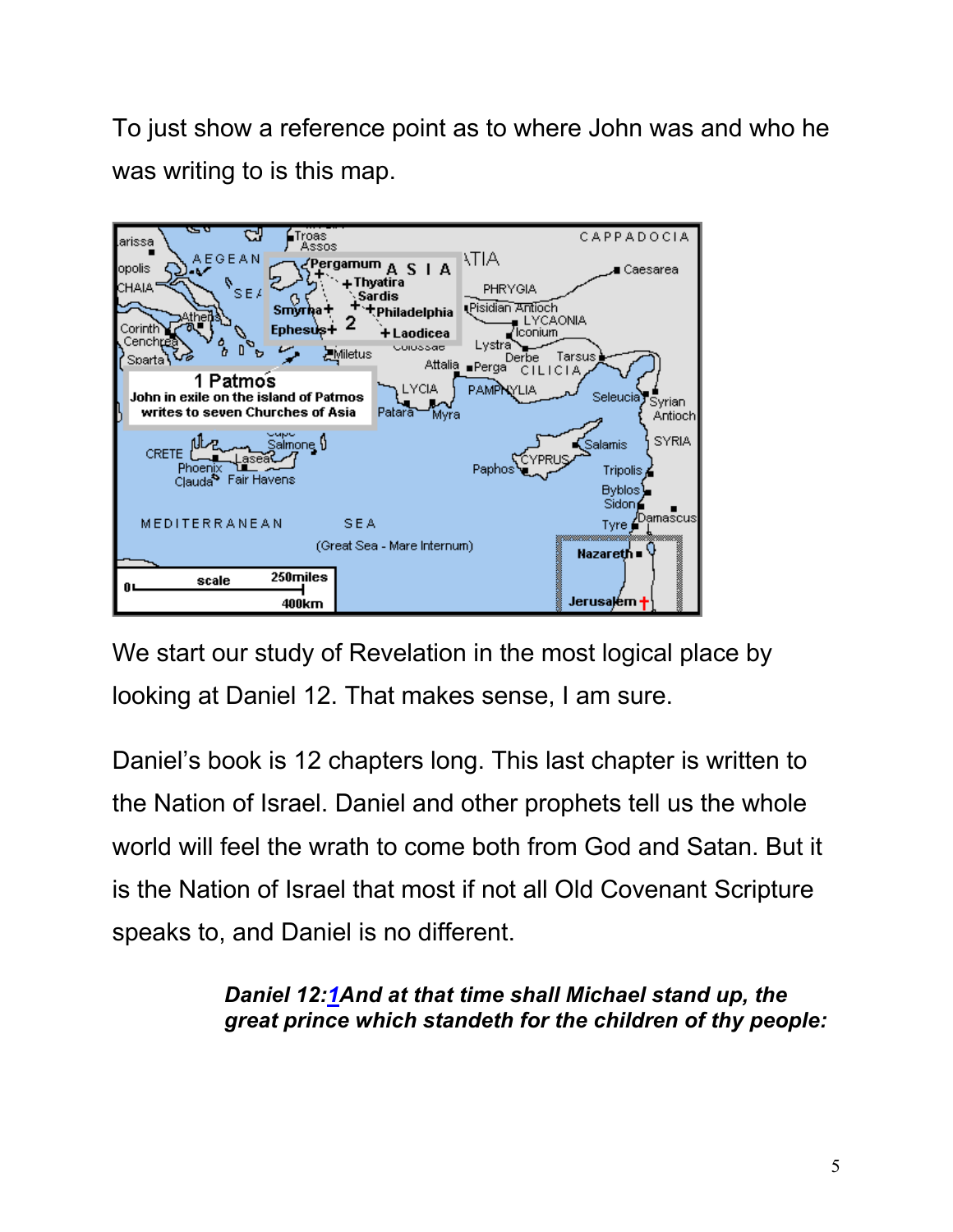Michael is always mentioned in relationship to God's People Israel. Michael is the Angel of Israel the nation.

**"At that time"** is speaking of the end times, more specifically around the middle of Tribulation. Michael is of course called the Archangel and has engaged in at least one struggle with Satan before, when Satan disputed over the body of Moses; Jude 1:9.

A more rigorous battle took place after that in which Michael would stand up for **"the children of thy people",** Israel. God tells us that from that battle on, there was no room found for Satan anymore in heaven and he was cast down to the earth. A view of the outcome of that battle is recorded in Revelation 12.

> *Revelation 12:12 Therefore rejoice, ye heavens, and ye that dwell in them. Woe to the inhabiters of the earth and of the sea! for the devil is come down unto you, having great wrath, because he knoweth that he hath but a short time.*

Revelation 12 tells us that Satan is kicked out of Heaven at the midpoint in Tribulation. Up until that time we learned through scripture like Job 1, that Satan had free access to Heaven and God's Throne. We also, learned that Satan was the accuser of the brethren. Constantly going before God accusing those who claimed to be God's as liars and deceivers. In Revelation 12 we find that Michael stands up against Satan undoubtedly at God's direction and a great war arises. Satan is cast out of heaven to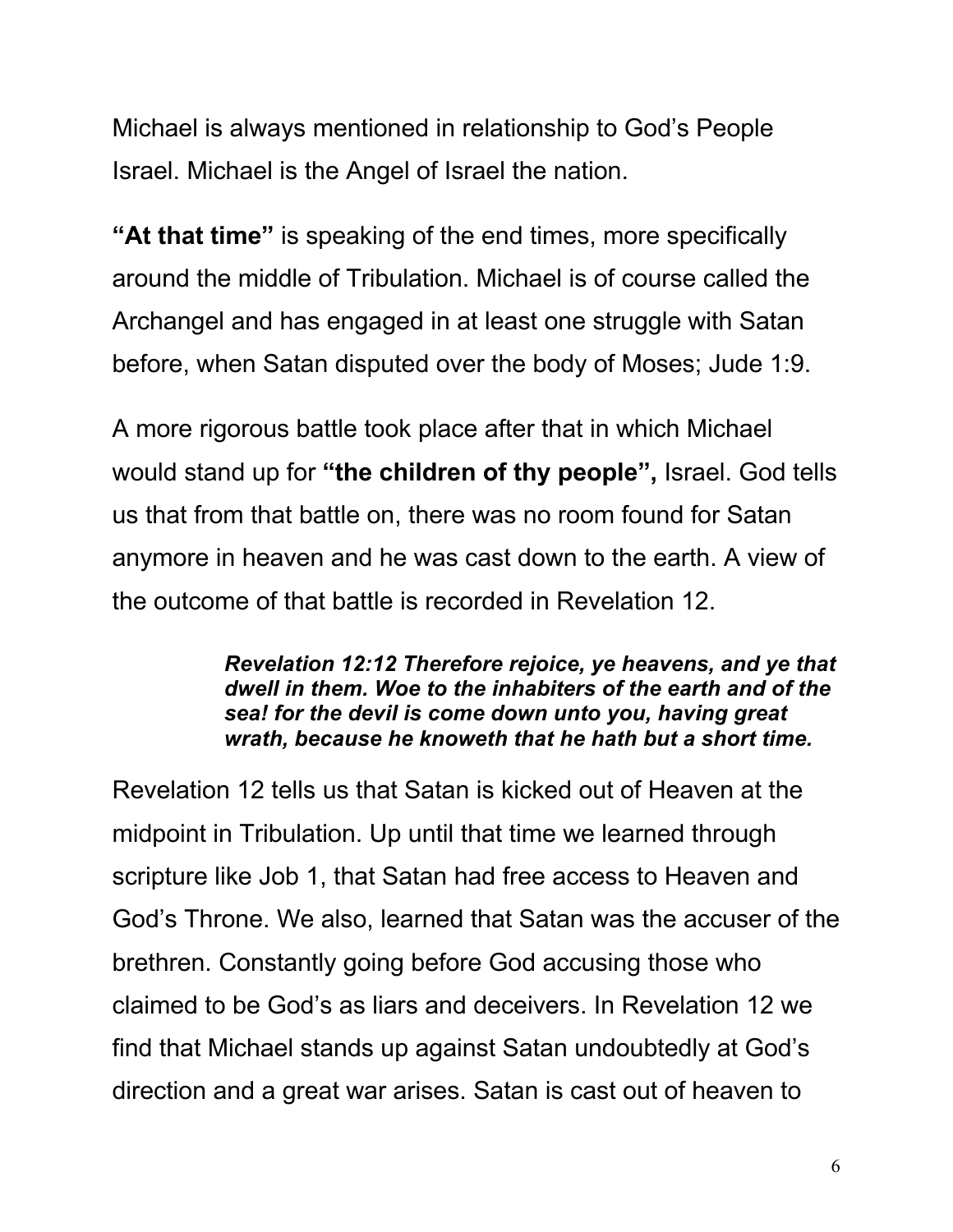earth no longer allowed to have access to God's Presence at God's Throne.

*Continue from Daniel 12:1*

*and there shall be a time of trouble, such as never was since there was a nation even to that same time: and at that time thy people shall be delivered, every one that shall be found written in the book.*

This **"time of trouble"** is a reference to the 7 years of Tribulation. The Tribulation is divided into two parts. The firsts  $3\frac{1}{2}$  years is the Tribulation, the second 3 ½ years is the Great Tribulation. The difference is mainly that during the first  $3\frac{1}{2}$  years of Tribulation the nation of Israel has stuck a peace accord with the Anti-Christ (World Leader) and is allowed to live in peace, rebuild its temple and worship God there, even though this temple is not "authorized" by God.

Continue Daniel 12

*2And many of them that sleep in the dust of the earth shall awake, some to everlasting life, and some to shame and everlasting contempt. 3And they that be wise shall shine as the brightness of the firmament; and they that turn many to righteousness as the stars for ever and ever.*

This is a reference to the Rapture in part. My understanding is that those who are, "Believers", "Born Again Christians" who are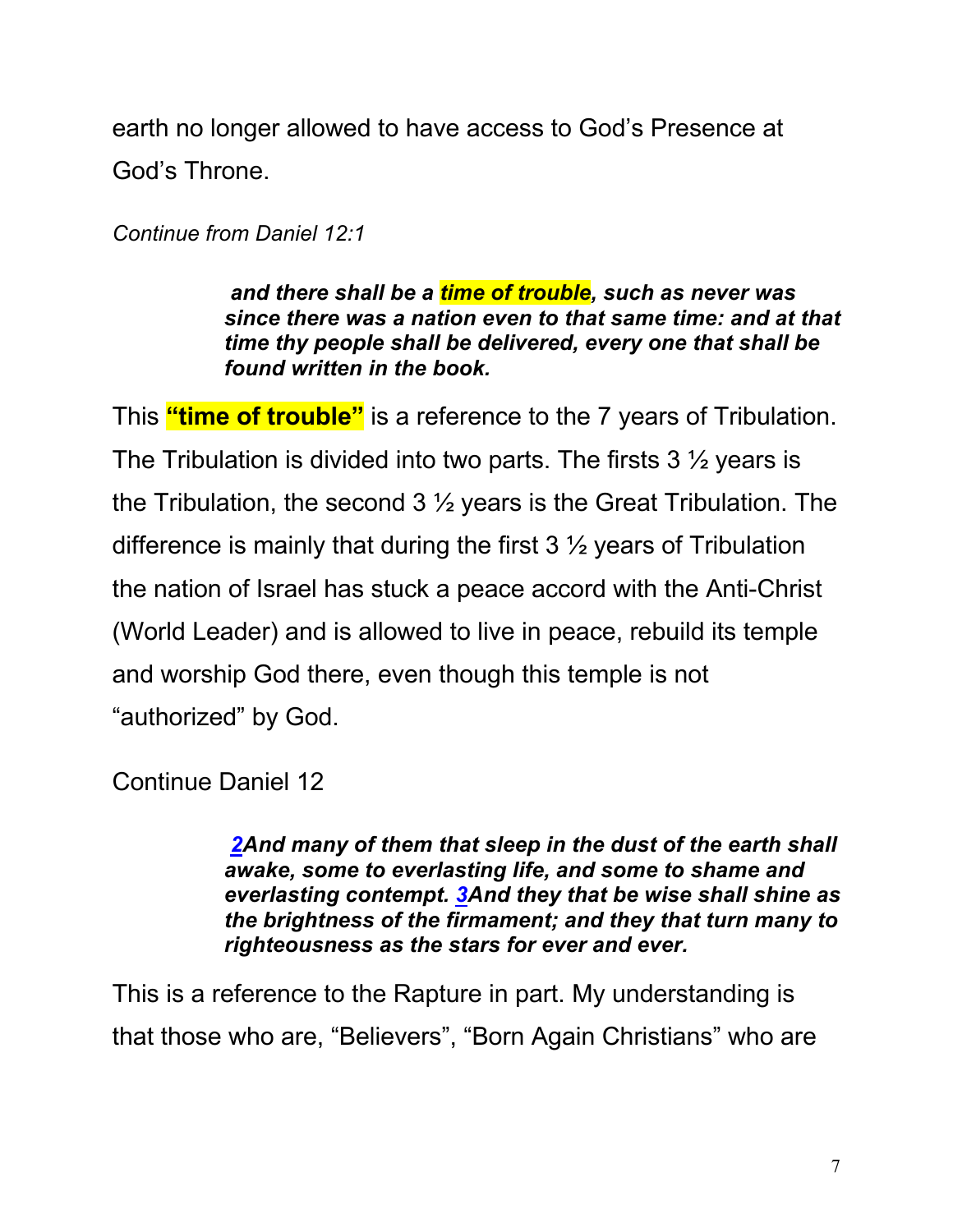dead will rise from the dead to everlasting life. Then those who are alive will rise to meet the Lord in the Air.

> *1 Thessalonians 4:16For the Lord himself shall descend from heaven with a shout, with the voice of the archangel, and with the trump of God: and the dead in Christ shall rise first: 17Then we which are alive and remain shall be caught up together with them in the clouds, to meet the Lord in the air: and so shall we ever be with the Lord. (emphasis mine)*

I do not believe based on this scripture and others that those who died and were **NOT** Born Again will be raised up **UNTIL** the Great White Throne Judgement which is at the end of the 1000 years called the Millennial Reign of Christ.

#### *Revelation 20:5 But the rest of the dead lived not again until the thousand years were finished. This is the first resurrection.*

Continue with Daniel 12

*4But thou, O Daniel, shut up the words, and seal the book, even to the time of the end: many shall run to and fro, and knowledge shall be increased.*

**Q.** Daniel is told to seal up the book until when?

**"the time of the end".** That is where Revelation picks up the prophecy and opens the books a bit to help us understand at least some of Daniel's Prophecy.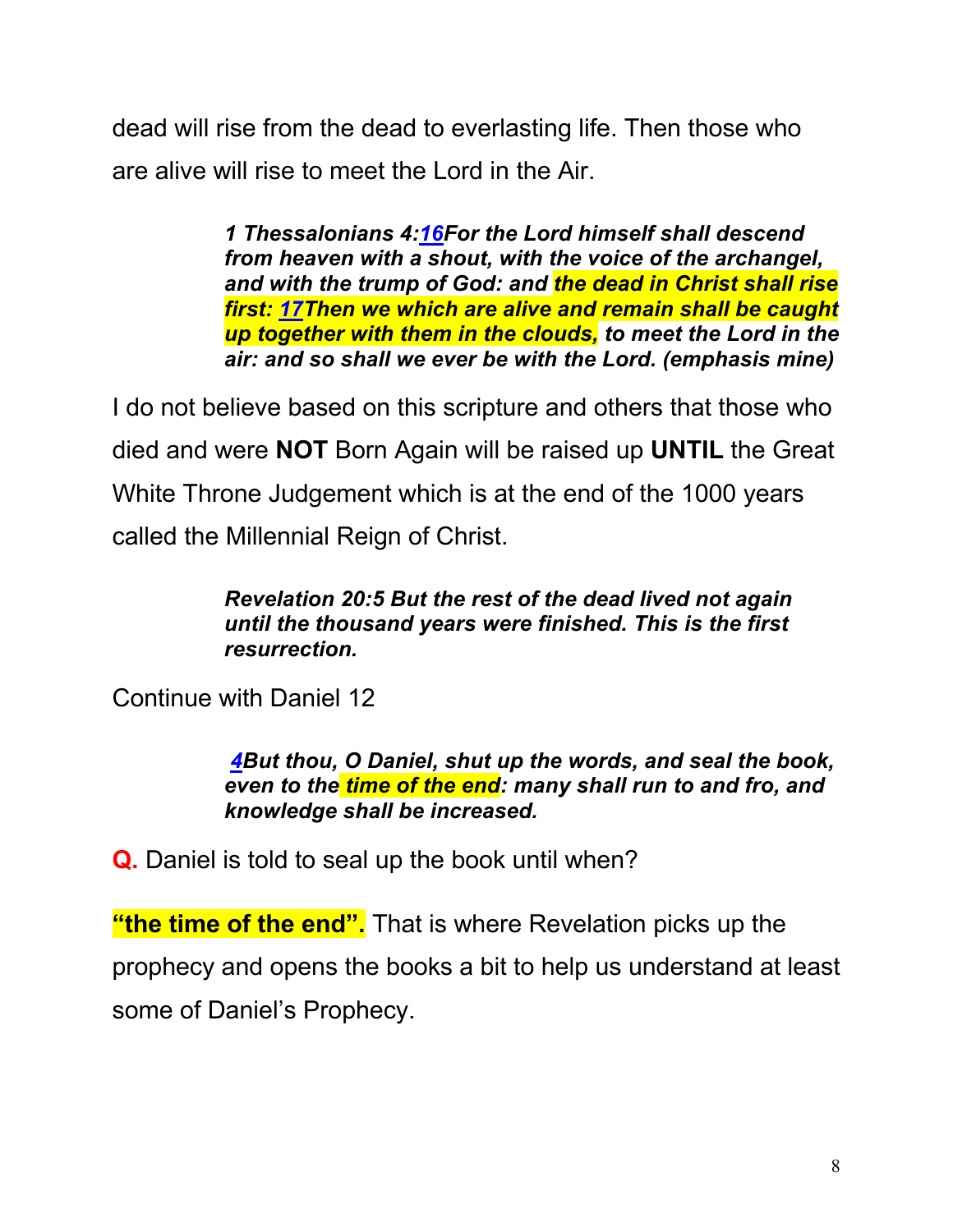We can see this prophesy of Daniel 12:4 being fulfilled today; **"many shall run to and fro, and knowledge shall be increased."** I see two issues here; "many shall run to and fro" meaning a dynamic ability to travel or a vibrant ability to search things out.

The second is **"and knowledge shall be increased"**. Some say this knowledge is head knowledge, human based, scientific, not of a spiritual nature. Others say it is Spiritual based knowledge that will increase, God allowing more broad understanding of the end times we are living in.

I used to be in the first school of thought about knowledge increasing in the scientific and advanced Artificial Intelligence, but now find myself leaning toward the second; increase in Spiritual knowledge. To be candid, I think both are happening, but I am more interested in the Spiritual understanding that God is making available to us.

Continue Daniel 12

*5Then I Daniel looked, and, behold, there stood other two, the one on this side of the bank of the river, and the other on that side of the bank of the river. 6And one said to the man clothed in linen, which was upon the waters of the river, How long shall it be to the end of these wonders? 7And I heard the man clothed in linen, which was upon the waters of the river, when he held up his right hand and his*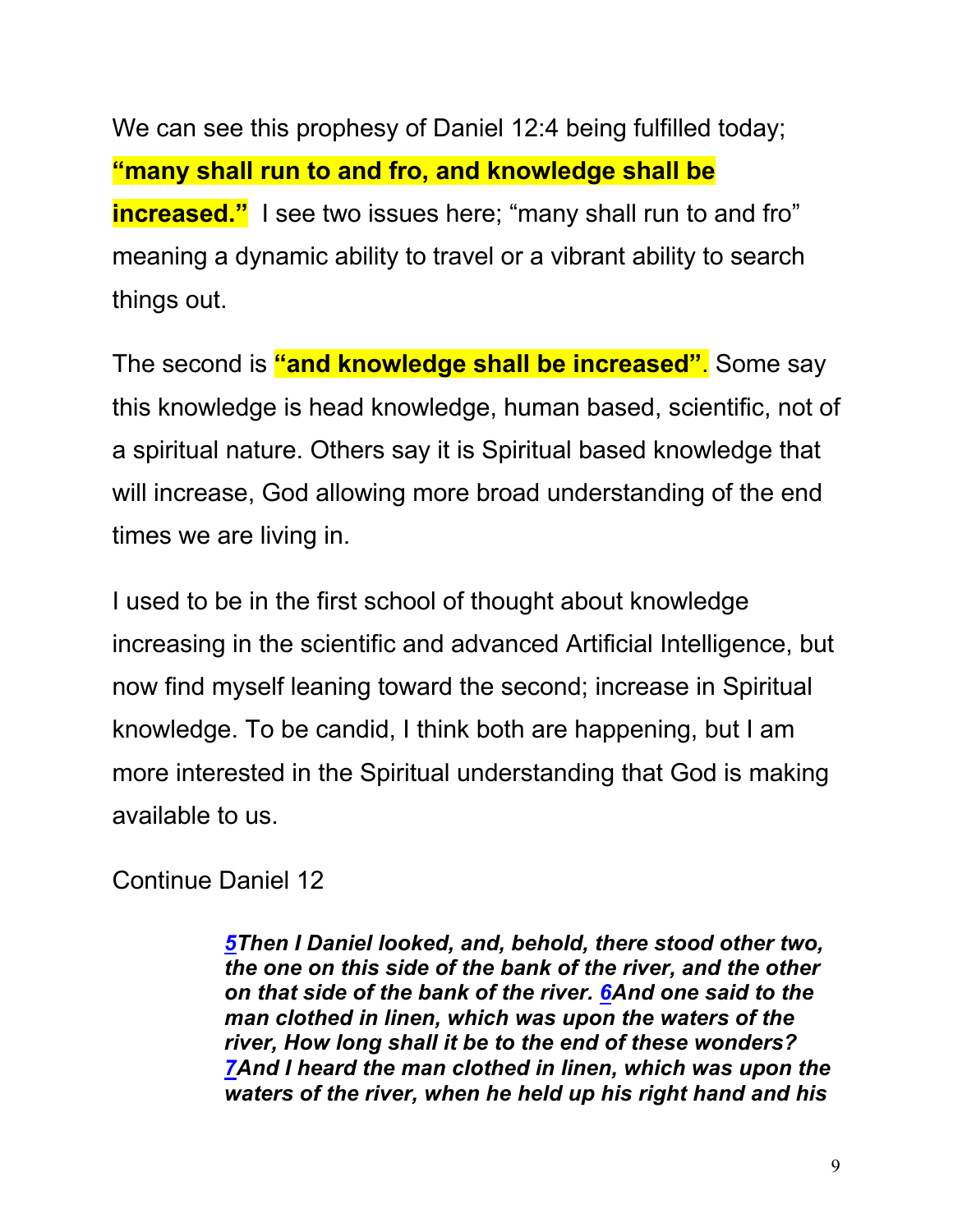*left hand unto heaven, and sware by him that liveth for ever that it shall be for a time, times, and an half; and when he shall have accomplished to scatter the power of the holy people, all these things shall be finished.*

We won't go into who these two angels are as there is wide speculation with little solid evidence. However, the Angel on the or above the water is likely a Christophany; an appearance of Spiritual Jesus Christ before taking up His earthly body. God's intent is to bring a scattering of the power of the holy people or chosen or sacred people, meaning Israel. Within all of Israel there are those who have wanted to walk with God and have not faltered other than missing the Messiah, which is a pretty big miss. They are still God's Chosen people, and He loves them.

There will be many who will die in their ignorance, but others will come to a saving knowledge of Jesus the Christ. They will be scattered through a vast array of cataclysmic earthly events, and they will suffer greatly at the hand of Satan and the Anti-Christ.

This **"time, times and an half"** is a reference to the Great Tribulation the last  $3\frac{1}{2}$  years of Tribulation. The last part of vs 6 says; **"all these things shall be finished"**.

What things? The prophecy of Daniel as to the end times; but there were no specifics on how these things will end. Not until John is given Revelation about these things, the end times.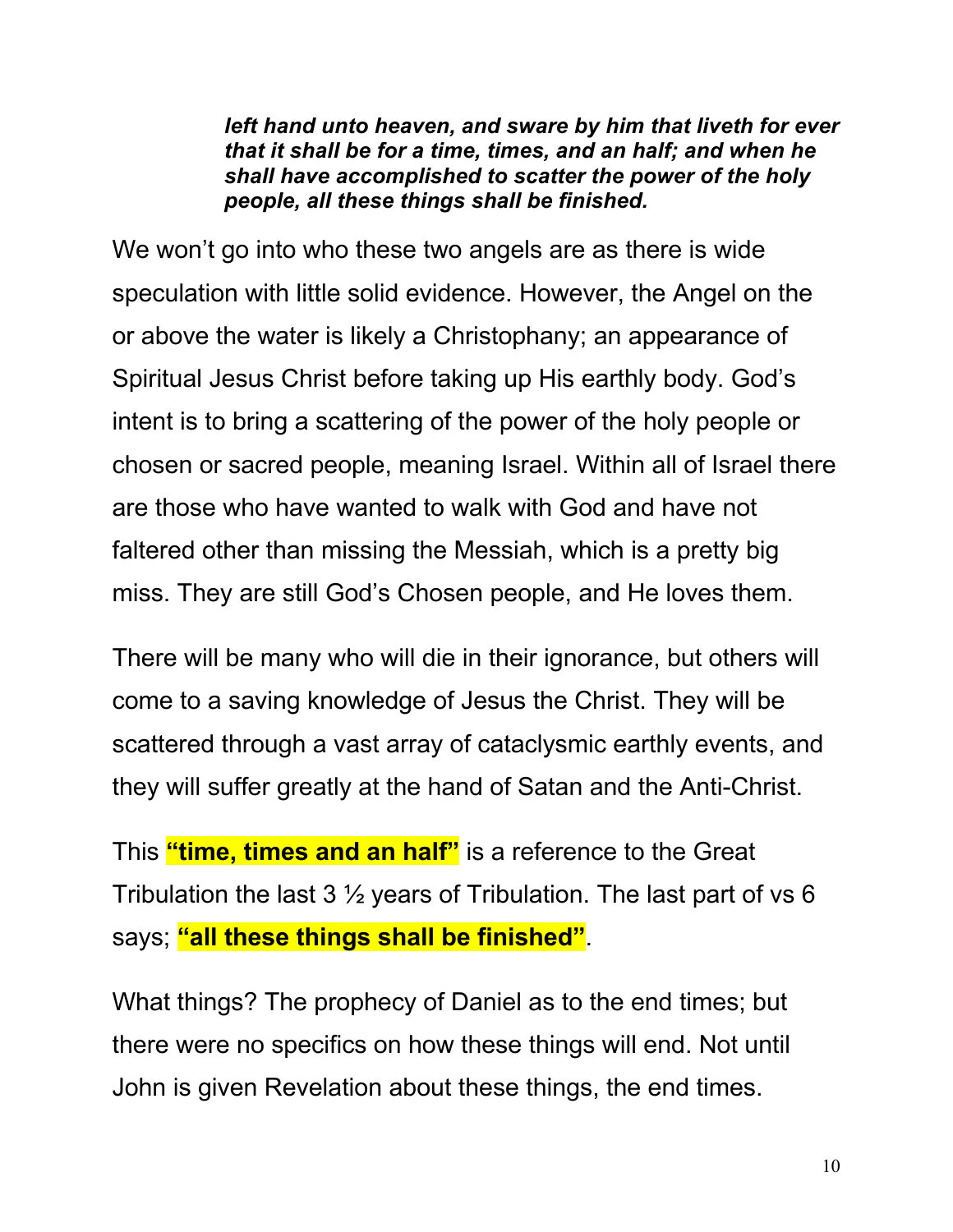*8And I heard, but I understood not: then said I, O my Lord, what shall be the end of these things? 9And he said, Go thy way, Daniel: for the words are closed up and sealed till the time of the end.*

Daniel was told specifically to seal up these words meaning any understanding of these events.

Quite the opposite happens with John.

#### *Revelation 22: 10And he saith unto me, Seal not the sayings of the prophecy of this book: for the time is at hand.*

Daniel was given this prophecy about 2500 years ago and John was given Revelation around 96 AD, the revealing of these words or understanding of these words about 1925 years ago.

But until recent times many of the visions of even Revelation seem unlikely. Recent events however allow us to see anew what John and Daniel were given as prophecy. Prophecy that is being fulfilled in our time in our sight.

Daniel 12 continued:

*10Many shall be purified, and made white, and tried; but the wicked shall do wickedly: and none of the wicked shall understand; but the wise shall understand. 11And from the time that the daily sacrifice shall be taken away, and the abomination that maketh desolate set up, there shall be a thousand two hundred and ninety days. 12Blessed is he that waiteth, and cometh to the thousand three hundred and five and thirty days. 13But go thou thy way till the end*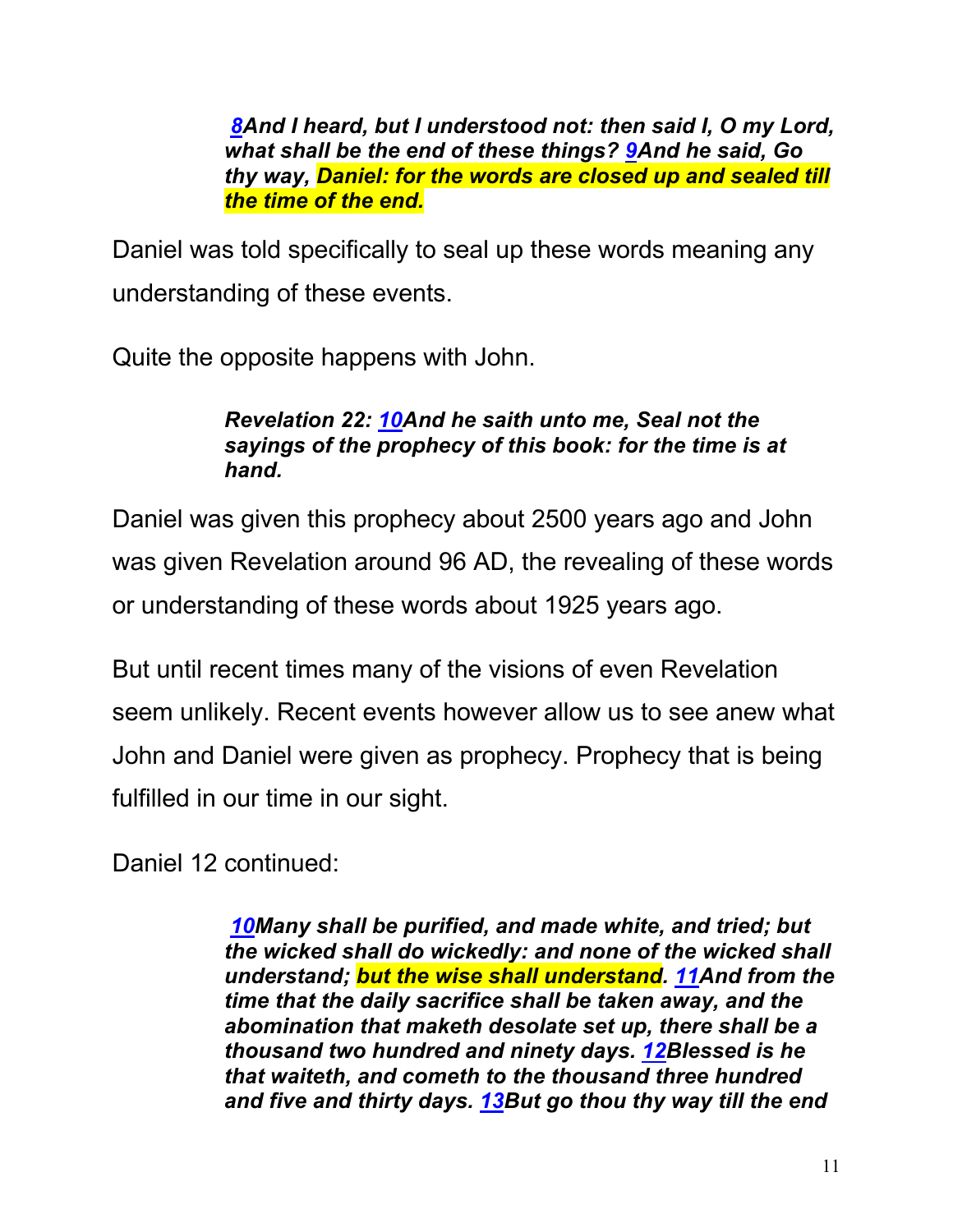#### *be: for thou shalt rest, and stand in thy lot at the end of the days.*

Daniel is told that somehow in the end times some people will understand, and others will not. It is not divided along racial lines, or along male or female lines, nor national borders it is going to be clearly divided along "Believer" and "Non-Believer" lines.

#### *"and none of the wicked shall understand; but the wise shall understand"*

As JD Farag puts it, Revelation is about the Salvation of the Jewish Nation. And that is quite true in part, but Revelation takes in the Rapture, God's Wrath, Satan's wrath, and a lot of visions that will challenge the earthly mind. One thing is clear, God wins and those who follow Him will win as well. There will be millions who lose and lose for eternity. Not by God's choice but by their own choice.

### **August 29, 2021**

### (Daniel 12:1-13)

**1The Revelation of Jesus Christ, which God gave unto him, to shew unto his servants things which must shortly come to pass; and he sent and signified** *it* **by his angel unto his servant John:**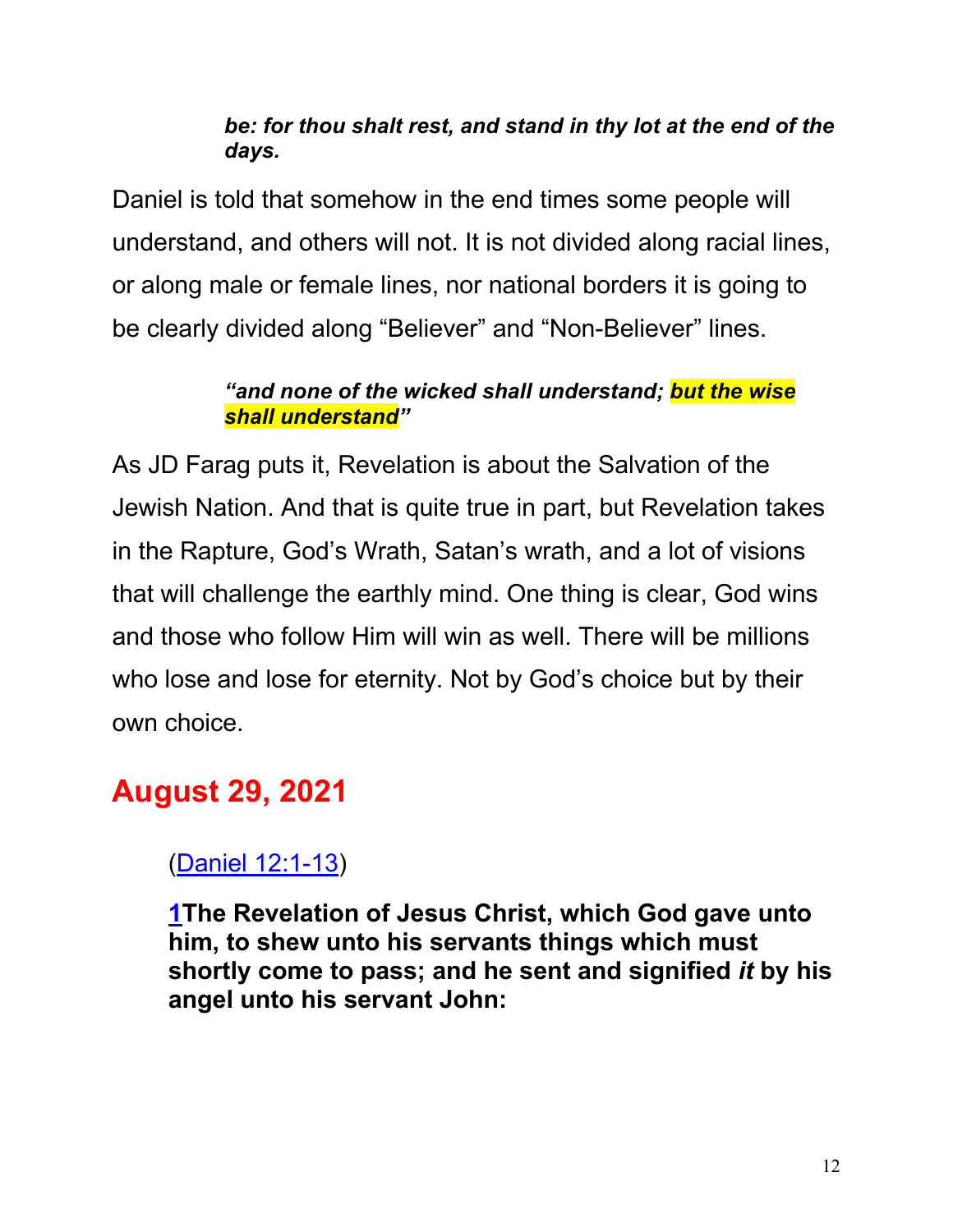This Book is called by God a "Revelation of Jesus Christ". This Revelation of Jesus has as some of its segments, things "which must shortly come to pass".

**Q.** This message to John was signified by what?

This first sentence is from God to John, we know that because in the first sentence it says, "which God gave unto him".

How did God give it to John or how did He "signify" it? The Greek defines the word "signify" as

Transliteration: sémainó Phonetic Spelling: (say-mah'-ee-no) Definition: to give a sign Usage: I signify, indicate, give a sign, make known.

Somehow God made known to John that this message was to him, from God and was to be shared with others.

**Q.** Was it the voice of God or how does John say that he received this message?

*"…he sent and signified it by his angel unto his servant John:"*

#### **2Who bare record of the word of God, and of the testimony of Jesus Christ, and of all things that he saw.**

The "who" here is John. John has as his testimony the "record of the word of God", that being the Old Testament documents they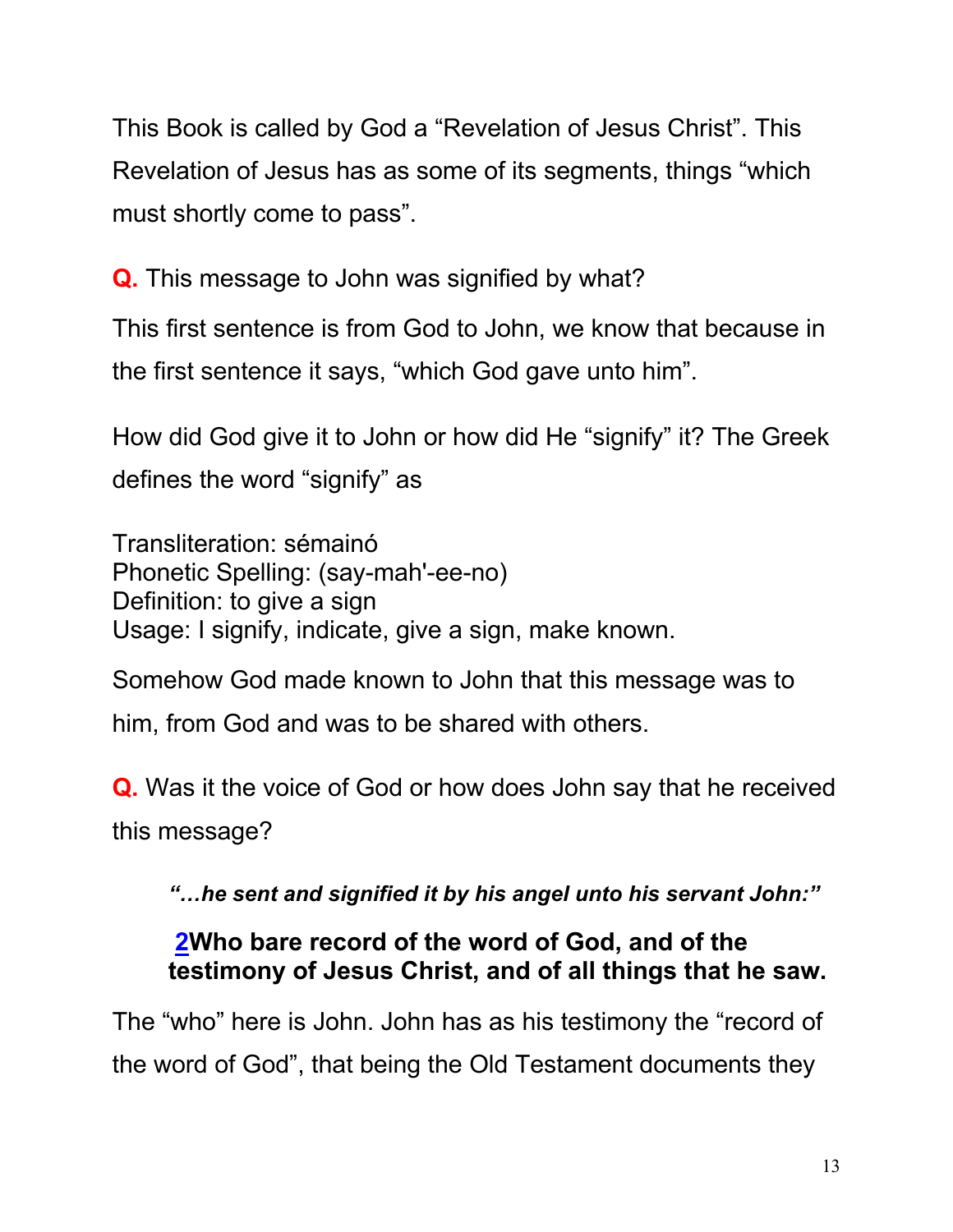called the Law and the Prophets. Plus, he also had many if not all the letters we now call "books" of the New Testament written by the Apostles including some by Paul. Relevant as well was what John saw with his own eyes. But perhaps the most important thing of his testimony is the things he heard Jesus say with His own lips. That accumulation of evidence is John's personal testimony.

John was the oldest living Apostle when he wrote this message from God to us. He is the only Apostle that died of old age even though Nero tried to have him killed.

#### **3Blessed** *is* **he that readeth, and they that hear the words of this prophecy, and keep those things which are written therein: for the time** *is* **at hand.**

We have studied the 3 Letters John wrote called 1<sup>st</sup>, 2<sup>nd</sup>, and 3<sup>rd</sup> John. John was adamant in those letters the importance of obedience to God's Commandments and the significance of being obedient to show our love.

#### *1 John 2: 3And hereby we do know that we know him, if we keep his commandments.*

*John 14:21 <sup>a</sup> He that hath my commandments, and keepeth them, he it is that loveth me: and <sup>o</sup>he that loveth me shall be loved of my Father, and I will love him, and will manifest myself to him.*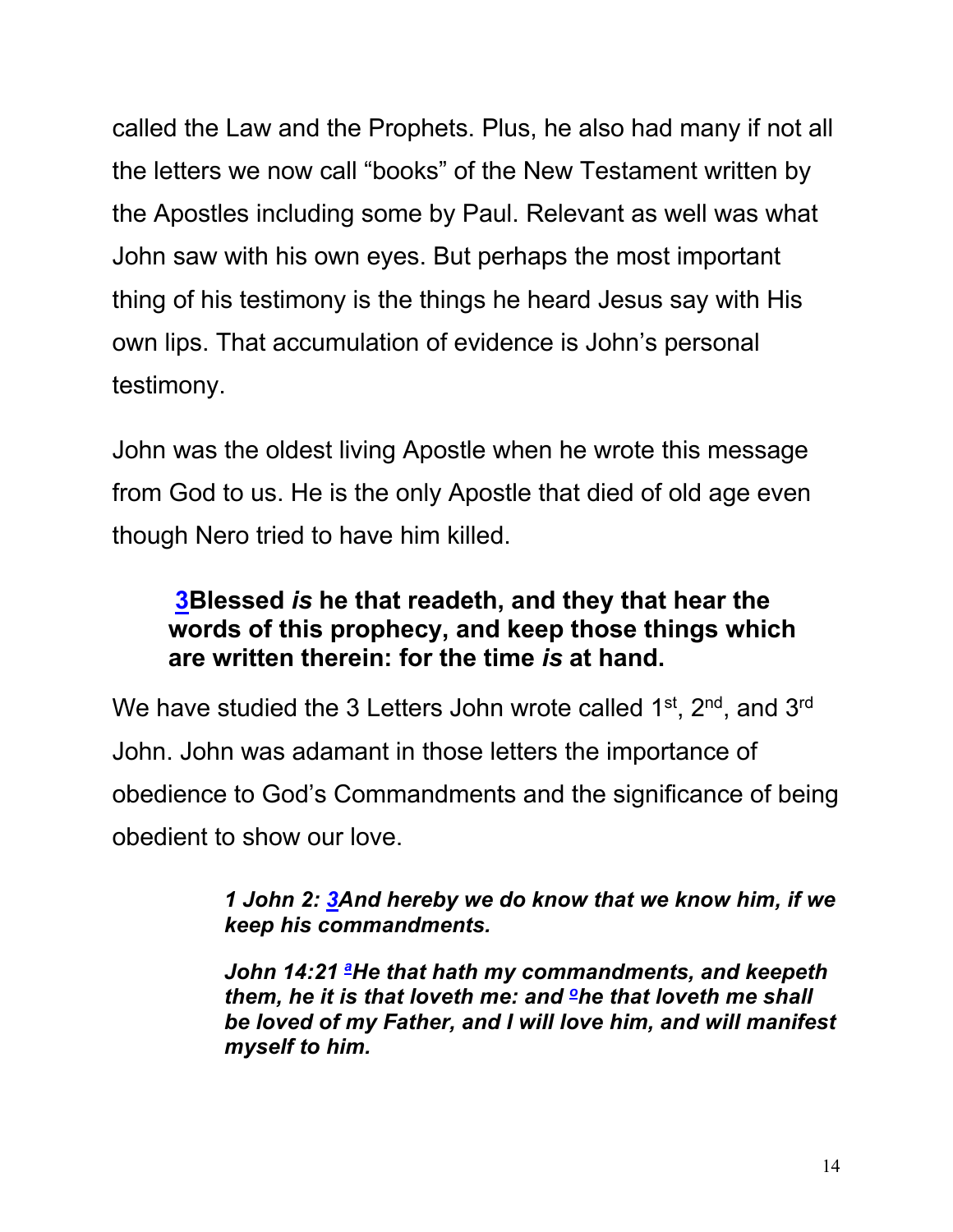Obedience is a big deal in God's realm. As we look at these 7 churches see if we can understand the basis of all their problems that are revealed. Then consider our churches of today and our individual lives as followers of Christ. How is our obedience????

John Greets the Seven Churches

**4John to the seven churches which are in Asia: Grace**  *be* **unto you, and peace, from him which is, and which was, and which is to come; and from the seven Spirits which are before his throne;**

**5And from Jesus Christ,** *who is* **the faithful witness,** *and* **the first begotten of the dead, and the prince of the kings of the earth. Unto him that loved us, and washed us from our sins in his own blood,**

Verses 4 and 5 clearly name the Godhead. "Which is, which was, and which is to come" is clearly God the Father.

The Seven Spirits before the Throne is clearly God the Holy Spirit.

And in vs 5 "from Jesus Christ" is clearly God the Son.

So, this communication to John is by the Triune God of the Universe that He as the 3; Father, Son and Holy Spirit that have existed for ever and shall ever exist for eternity.

Why these 7 churches? It is a bit of a mystery; some say it was based on a postal route that included these 7 churches and that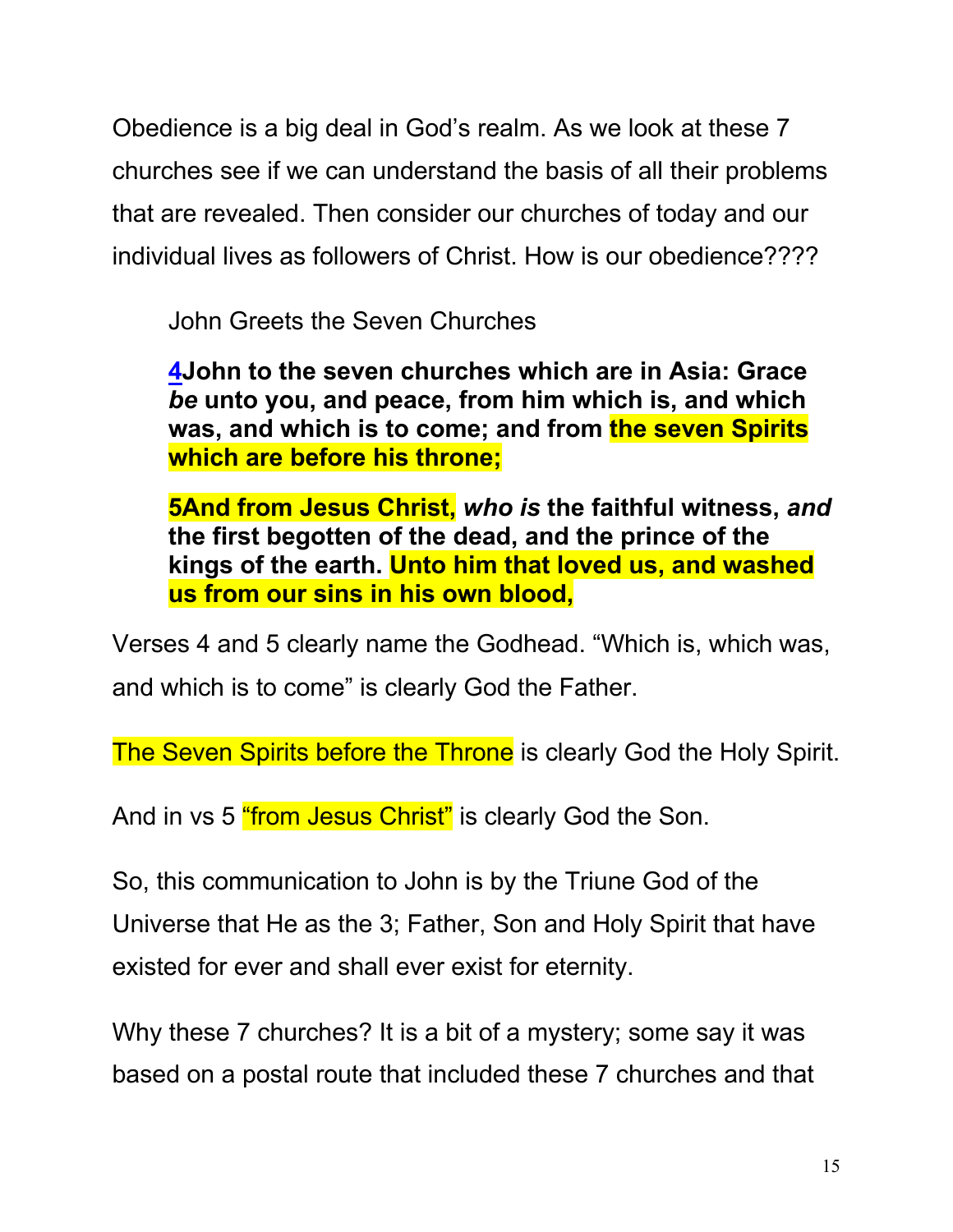the process of getting this letter out to them fit. That may be but with God all things are possible, and these 7 churches were a representation of likely what was happening throughout the new church.

It also appears to be a road map of what is called "church history" in that many of these exact things befell the home fellow ship churches and ensuing manmade churches over 2000+ years ending with the last home church of Laodicea the "luke warm" church. Somewhat symptomatic of today's larger body of denominational churches and many local churches that perhaps have lost their way. Not all for sure, but many.

**6And hath made us kings and priests unto God and his Father; to him** *be* **glory and dominion for ever and ever. Amen. 7Behold, he cometh with clouds; and every eye shall see him, and they** *also* **which pierced him: and all kindreds of the earth shall wail because of him. Even so, Amen.**

Verse 6 tells us that we have been manifestly transformed from mere men and women to become "kings and priests unto God the Son and his Father". The "God" in this verse speaks of God the Son, Jesus Christ, but it also has the Kingship and Priesthood to glorify the Godhead.

**7Behold, he cometh with clouds; and every eye shall see him, and they** *also* **which pierced him: and all**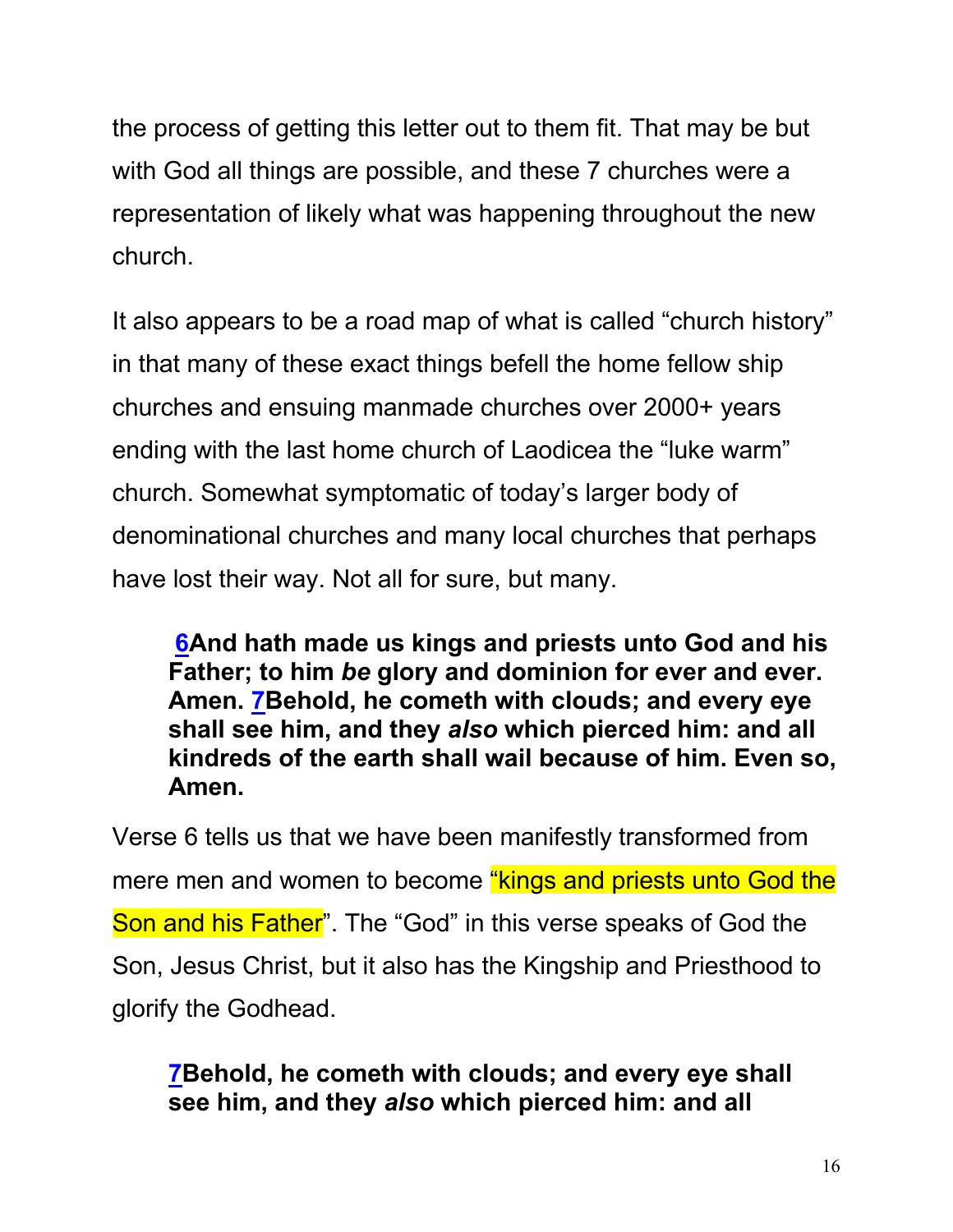#### **kindreds of the earth shall wail because of him. Even so, Amen.**

Undoubtedly this again is a reference to ONE of the Godhead, that being Jesus the Son. I think this is a reference to His second coming, NOT the Rapture. The main reason being that at the Rapture all the living and the dead (believers) are changed in a twinkling of an eye.

> *1 Corinthians 15: 51Behold, I shew you a mystery; We shall not all sleep, but we shall all be changed, 52In a moment, in the twinkling of an eye, at the last trump: for the trumpet shall sound, and the dead shall be raised incorruptible, and we shall be changed.*

The Church can be found in the first 4 chapters of Revelation. There are 22 chapters in Revelation, so God is allotting 18% of this entire book to the Church and 82% to Israel and God's Wrath upon the world and the future events.

It strikes me that Rapture is so fast that the world is left with a grand mystery of what happened to all those people. I think it will be of use to the Anti-Christ to declare a number of lies probably including "aliens took them".

Vs 7 seems to show a worldwide view of Jesus returning, and a harsh reality for Israel as they see the "One" meaning their own Messiah; they pierced returning to His chosen people and land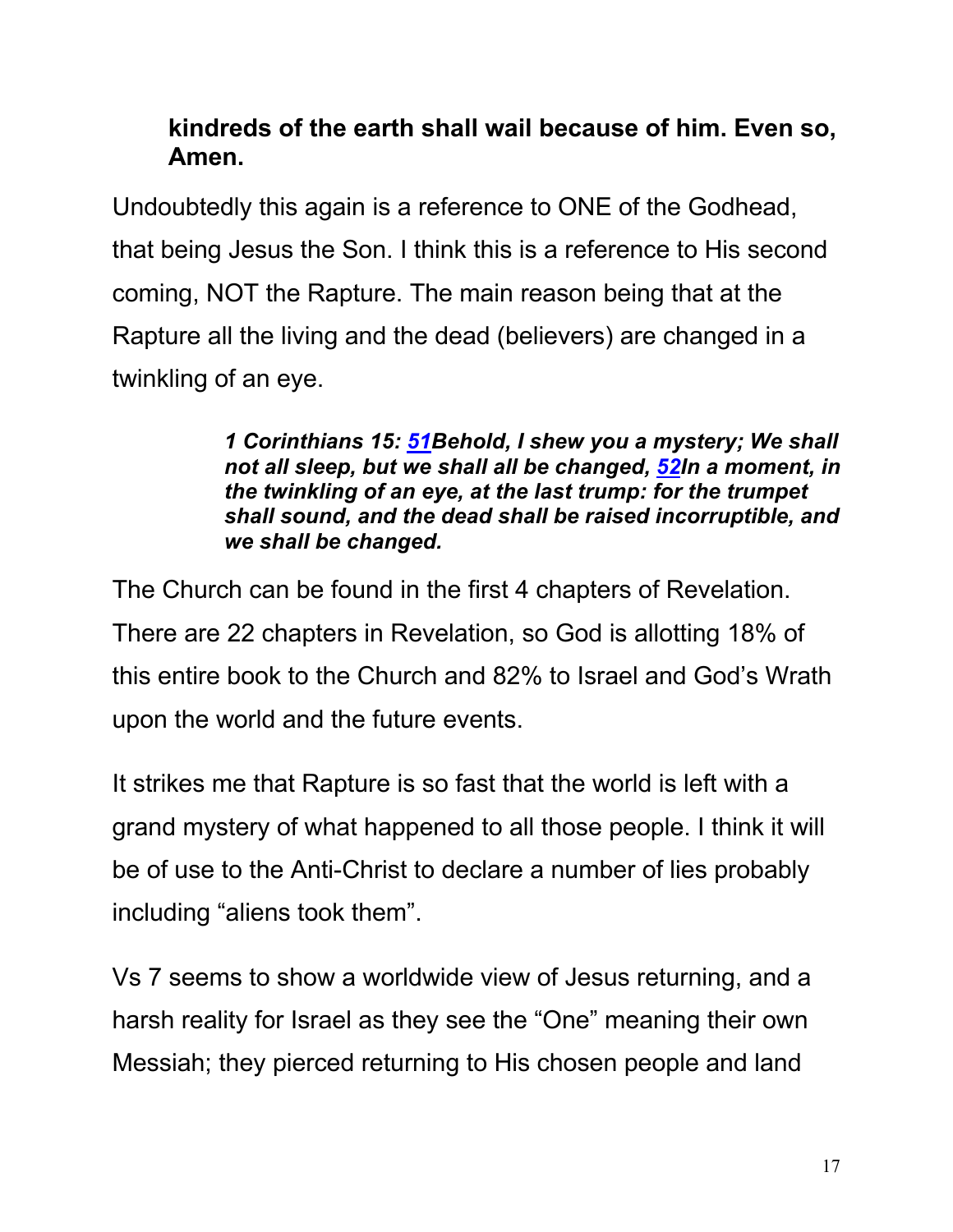Israel. So, for that reason I think it is about Jesus's second coming.

#### **8I am Alpha and Omega, the beginning and the ending, saith the Lord, which is, and which was, and which is to come, the Almighty.**

Alpha and Omega the first and last letters of the Greek Alphabet. Obvious reference to the Godhead; Father, Son and Holy Ghost.

### **John's Vision on Patmos**

**9I John, who also am your brother, and companion in tribulation, and in the kingdom and patience of Jesus Christ, was in the isle that is called Patmos, for the word of God, and for the testimony of Jesus Christ.**

John was imprisoned by King Domitian on the Isle of Patmos a small 100 sq mile island off the coast of Greece. It is now a destination resort.

John, who is our brother in the Lord, says he was there because of the **"Word of God, and for the testimony of Jesus Christ."**

Just as John lived with great patience he is suggesting that we do as well.

Christians were persecuted by various means by the Anti-Christians Roman rulers. Domitian perhaps one of the worst of the lot sentenced John to death and he was put on Patmos.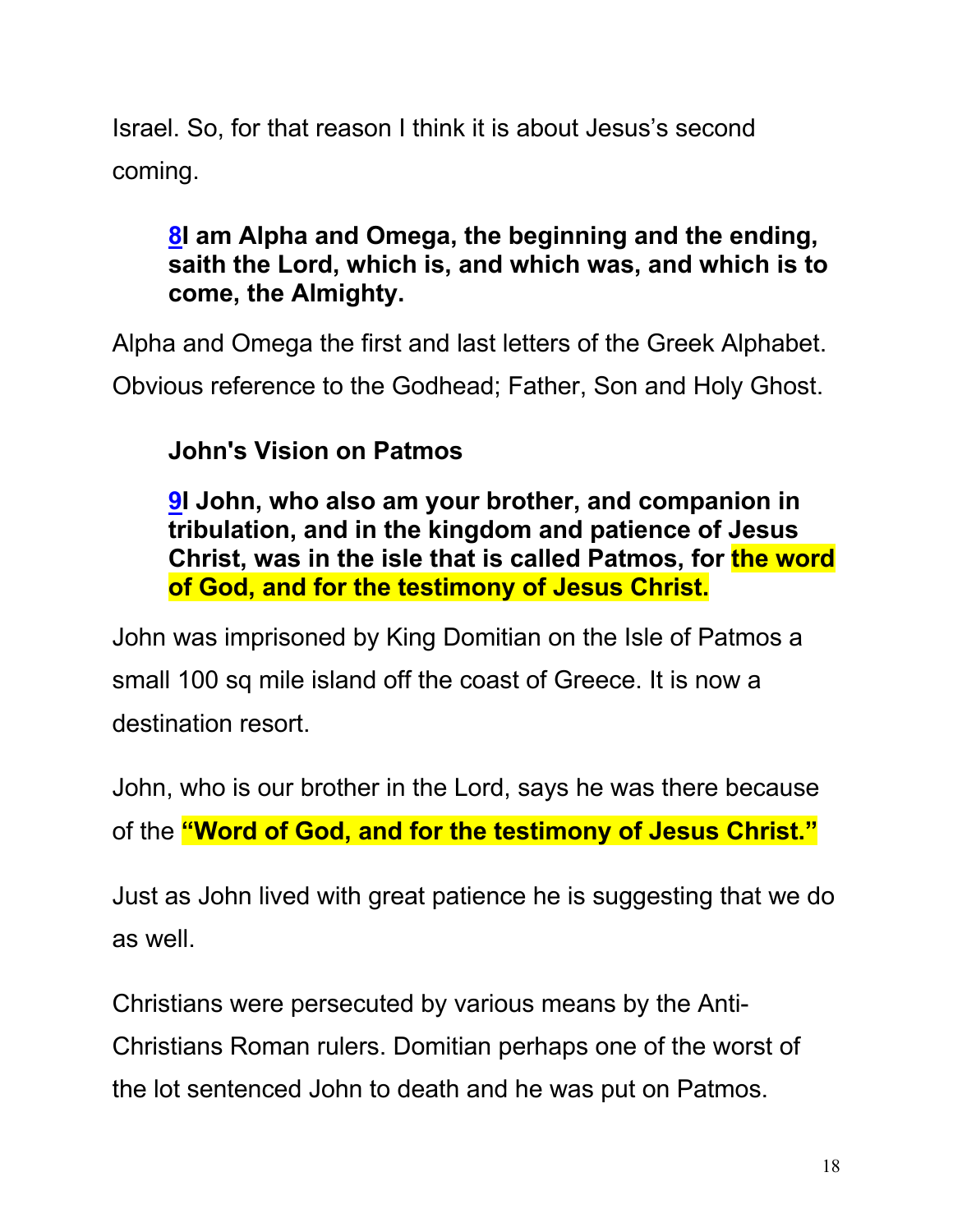Prisoners there had to have their food provided by non-prisoners off the island otherwise they would starve to death. Most on the island prisoners died of starvation or assaults by other prisoners.

Domitian was hated by the Roman Senate. When Domitian died in about 95 AD the Roman Senate was overjoyed and said this:

*"Upon his death, the Roman Senate was:*

*overjoyed . . . [assailed] the dead emperor with the most insulting and stinging kind of outcries . . . Finally they passed a decree that his inscriptions should everywhere be erased, and all record of him obliterated (Rolfe 1992: 385).*

*This decree, the damnatio memoriae, destroyed all the statues and inscriptions of Domitian, such as Domitian's arch at Hierapolis and dedicatory inscriptions at the Temple of the Sabastoi in Ephesus (Friesen 1993a: 34)."*

*"Domitian was born October 24, AD 51, and murdered September 18, AD 96. He was cremated and his ashes, mingled with those of his niece Julia, were buried in the temple of Gens Flavia on the Quairinal Hill in the sixth Region, built over the house where he was born (Jones 1992: 1; Richardson 1992: 181)….."*

*https://biblearchaeology.org/research/new-testament-era/3080 the-king-and-i-the-apostle-john-and-emperor-domitian-part-1*

#### **10I was in the Spirit on the Lord's day, and heard behind me a great voice, as of a trumpet,**

As non-believers there is a predominate controlling part of mankind and that is the brain. It is centered on man's knowledge,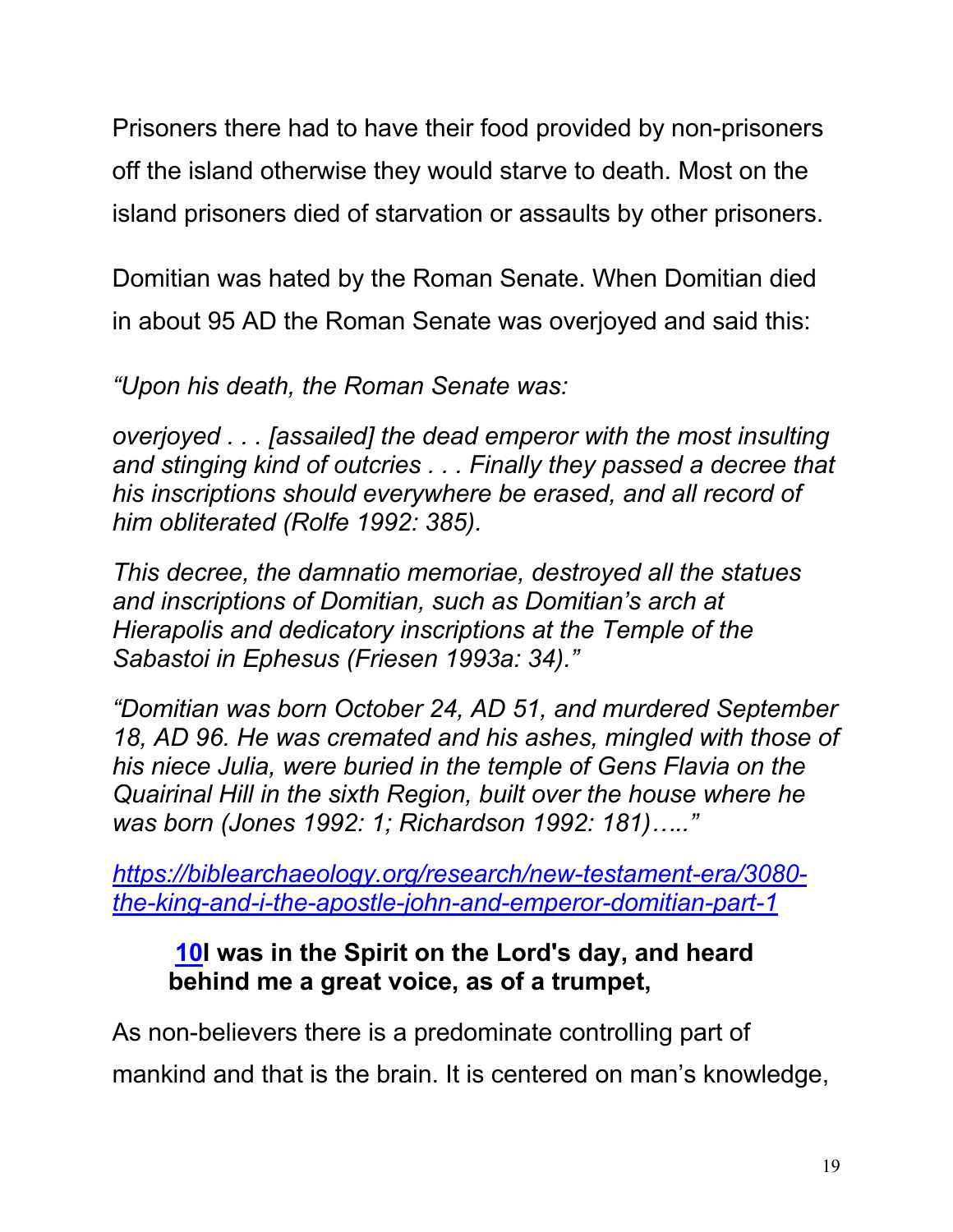the things that are prized and sequestered in the mind. For a nonbeliever it would be very difficult if not impossible without God's intervening to be in anything other than the human mind set. John however, being a believer found it more to his born-again nature to be in the Spirit, conversing with God on a level unsuited for the human mind.

When we are in the Spirit communications can go both ways. I find it most profitable when I am the listener and God is the speaker.

That is John's condition being a listener at this point and he hears the ring tone in his spirit coming from God the Son.

**11Saying, I am Alpha and Omega, the first and the last: and, What thou seest, write in a book, and send** *it* **unto the seven churches which are in Asia; unto Ephesus, and unto Smyrna, and unto Pergamos, and unto Thyatira, and unto Sardis, and unto Philadelphia, and unto Laodicea.**

God and His Angels don't waste much time with small talk or as we call it chit-chat. Words are important so God's message gets right to the point.

The 7 churches like most have many problems and only a few virtues that God commended. Remember how quickly these churches began to fall away from the truth and obedience. John is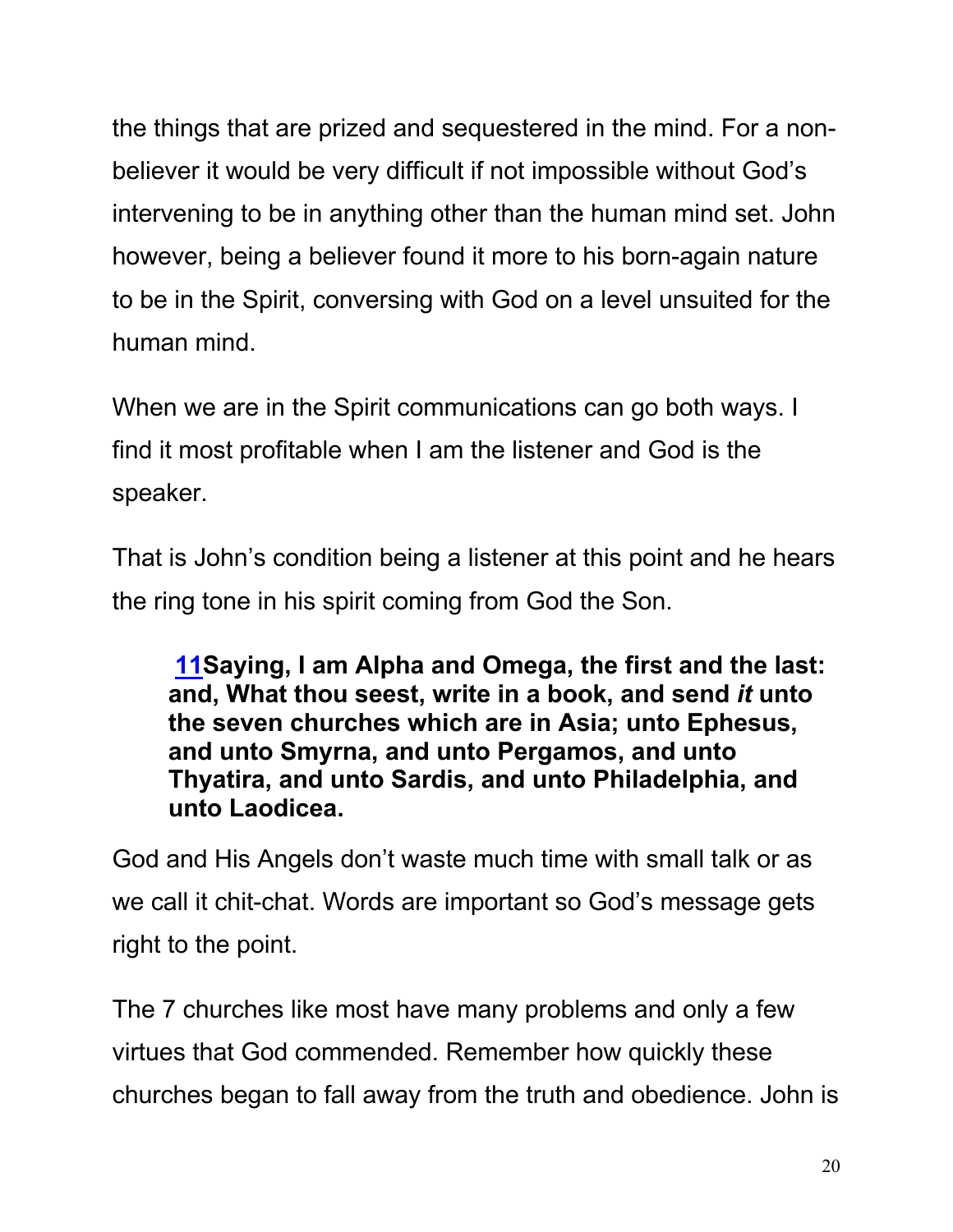still alive; Paul is fully engaged in the ministry that God gave him. Jesus has been gone from earth about 60 years at this time. How fast we fall from Grace!

**12And I turned to see the voice that spake with me. And being turned, I saw seven golden candlesticks; 13And in the midst of the seven candlesticks** *one* **like unto the Son of man, clothed with a garment down to the foot, and girt about the paps with a golden girdle.**

John was either transported to Heaven or was given a vision while standing on Patmos. The key is not the location but what John sees.

The identity is determined by the clue: "one like unto the Son of man,". Gold for example is usually associated with Kingship.

If we search scripture, we will find an identity as to who the "Son of man", is.

> *Matthew 24:30 At that time the sign of the Son of Man will appear in heaven, and all the tribes of the earth will mourn. They will see the Son of Man coming on the clouds of heaven, with power and great glory.*

Based on that clue who would you say the Son of Man is?

Here is another clue, from Jesus own lips.

*Matthew 26:64 "You have said it yourself," Jesus answered. "But I say to all of you, from now on you will see*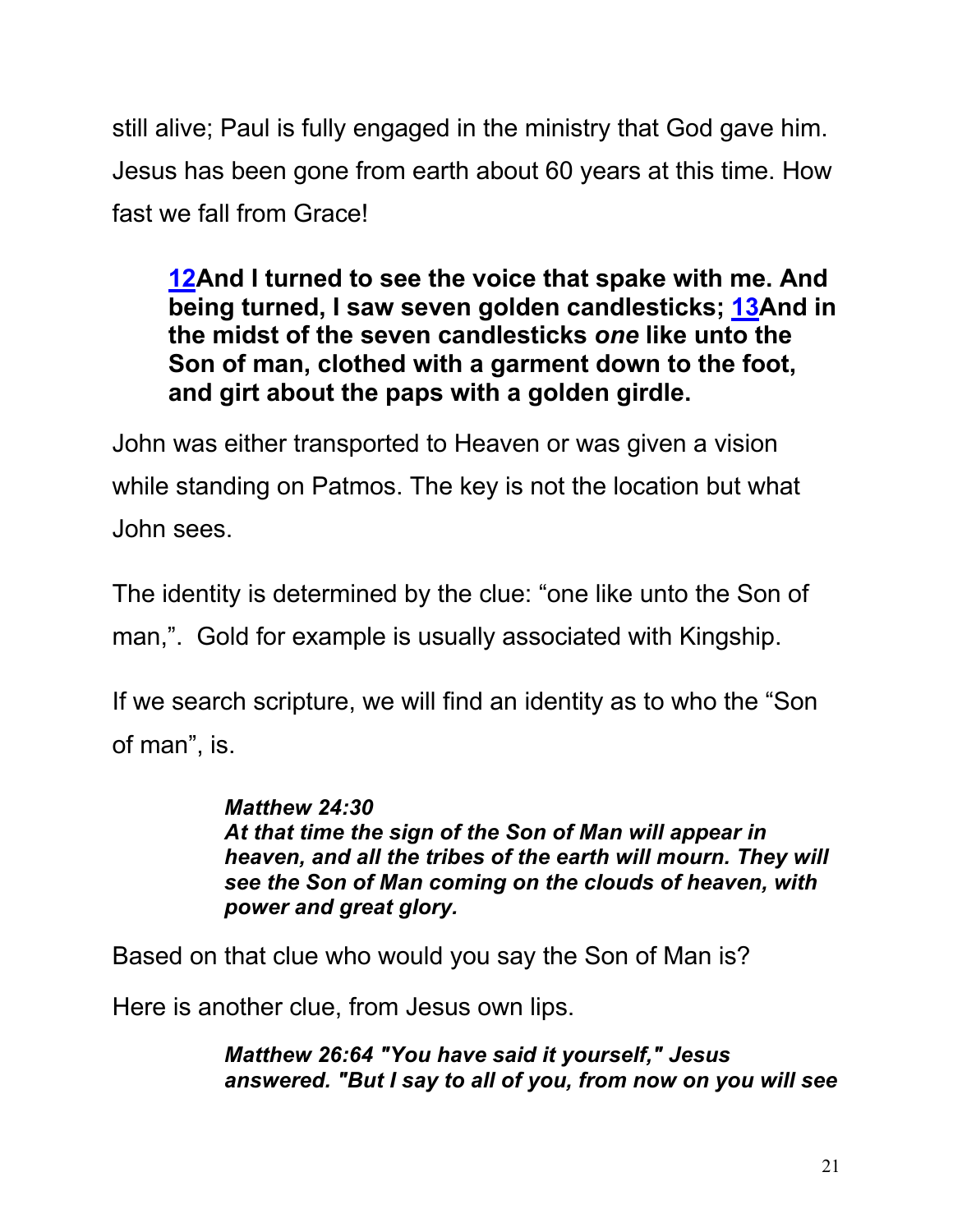#### *the Son of Man sitting at the right hand of the Mighty One and coming on the clouds of heaven."*

There is little doubt that the one standing in-the-midst of the Candle sticks is none other than Jesus the Christ. He is also the one speaking to John.

The clothing described in vs 13 if we look at the attire of a Priest, we will find this quite similar.

> *Vs13….."clothed with a garment down to the foot, and girt about the paps with a golden girdle."*

> *Exodus 28:4 And these are the garments which they shall make; a breastplate, and an ephod, and a robe, and a broidered coat, a mitre, and a girdle: and they shall make holy garments for Aaron thy brother, and his sons, that he may minister unto me in the priest's office.*

Not just **"a girdle"** but a **"golden girdle"** Jesus was wearing.

We know that Jesus is the High Priest for eternity as well as King. So, to be dressed in this fashion is revealing to the Jewish Nation and to believers.

As to standing amongst the 7 candles it represents the 7 churches to be listed. The list of churches in this statement gives another clear sign that Jesus is the High Priest and is among His scattered yet united local home churches, on earth. The united part is that they all sought Jesus, some to a better extent than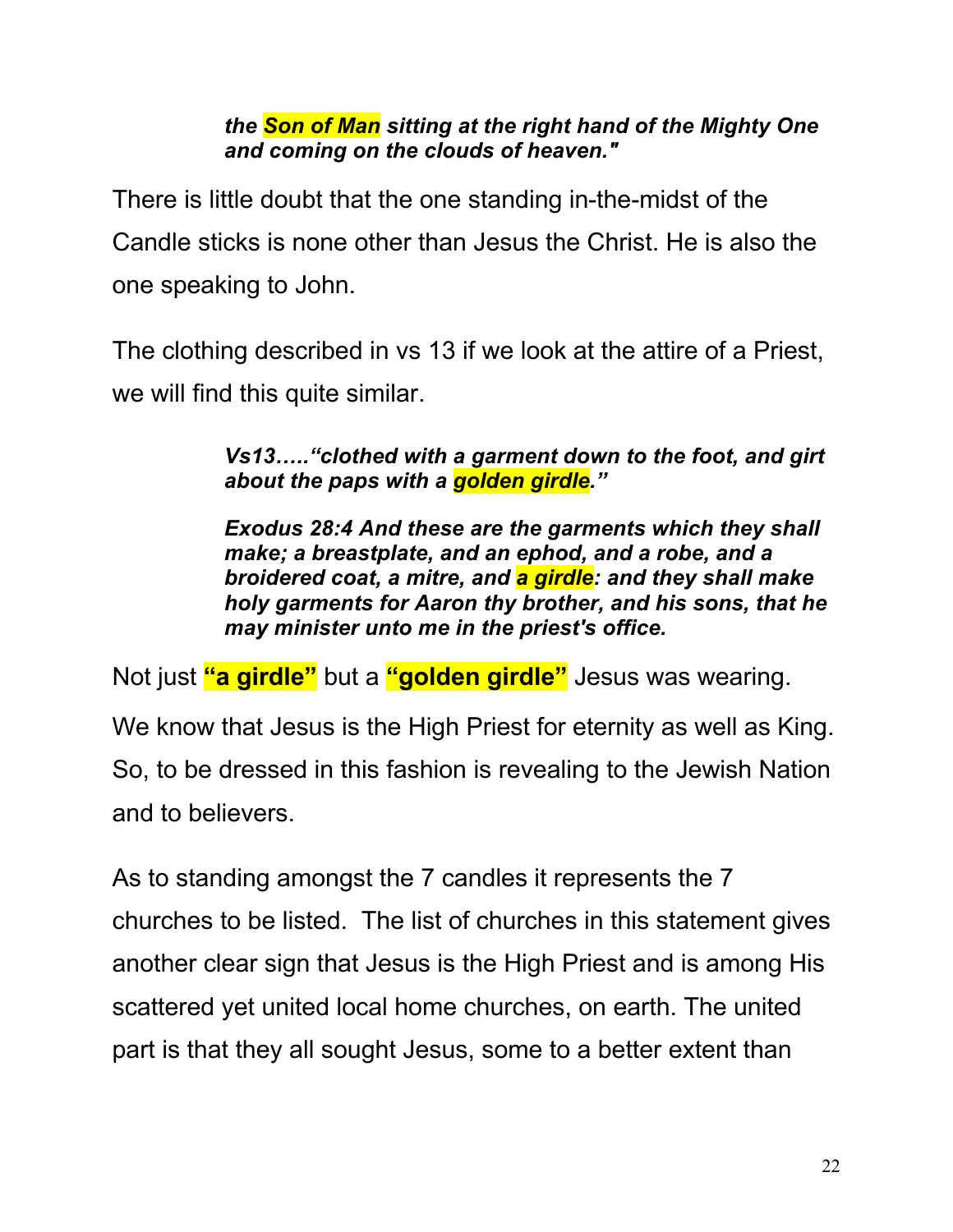others. Obedience to God's Word was both a curse and a blessing to some of these home churches.

The true uniting of God's Church I do not believe will be a manmade ecumenical council of churches. It is a Spiritual uniting, one that needs no man-made establishment; it is God Borne, God Driven and God Coordinated. I believe that the only worldwide ecumenical coalition of churches will be under the control and creation of Satan; it will be the One World Church described later in Revelation.

#### **14His head and** *his* **hairs** *were* **white like wool, as white as snow; and his eyes** *were* **as a flame of fire;**

There is no race as in the differentiation of races on earth; Christ is not described by skin color but by attributes that are common among all mankind; IE hair was white. This is an indication of age or maturity, steeped in wisdom, in that Jesus like God are eternal and have existed since before time began. Unlike mankind, grey or white hair was usually accompanied by a broken down or wellused body, that is not the case with our Redeemer. That is born out in the next phrase; "and His eyes were as a flame of fire". This description embodies our Lord as one who is Omniscient, knowing all things revealed by piercing fire like eyes.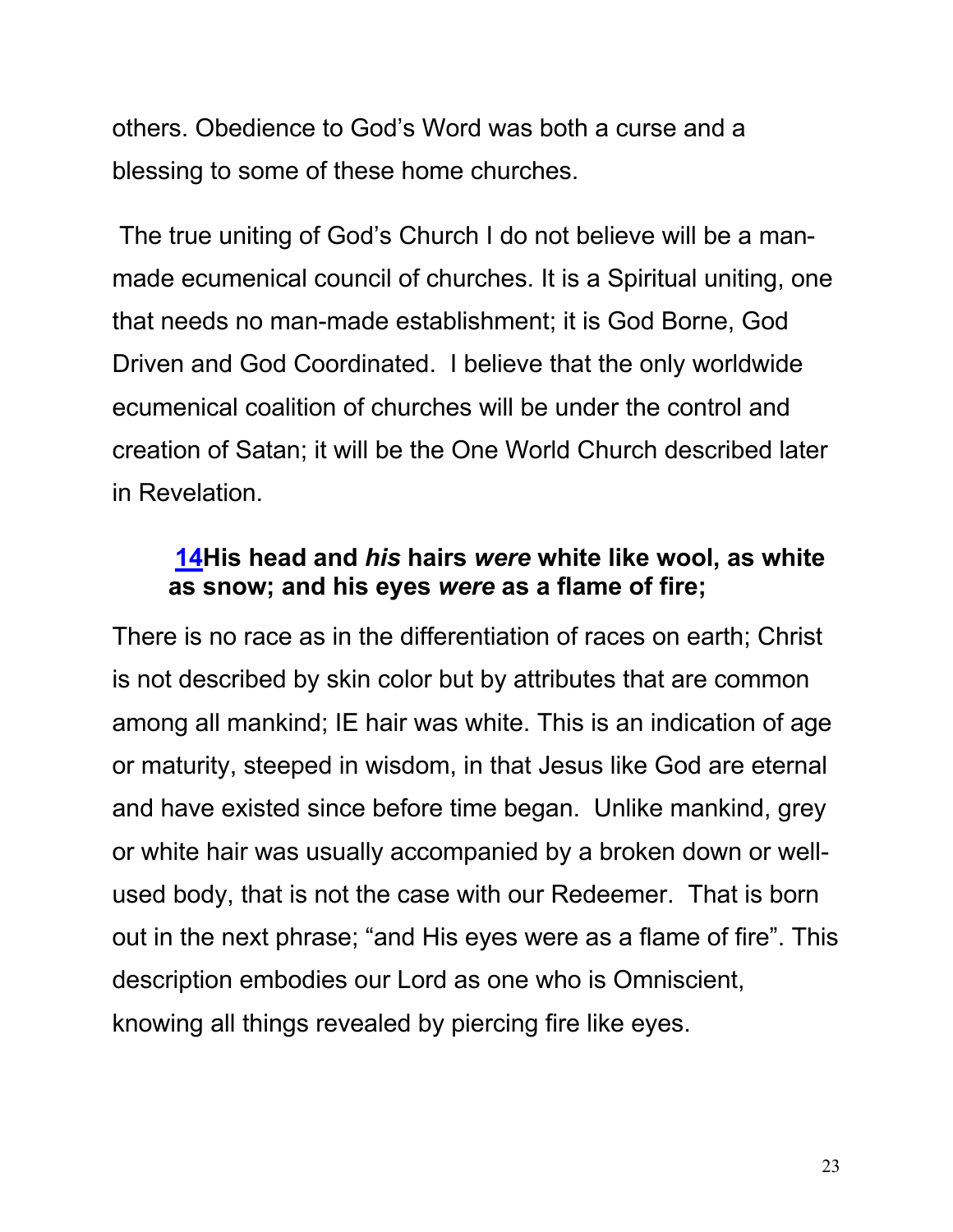As a note, anytime we see the word, "as or like" it is going to be a "simile or metaphor."

Similes and metaphors are linguistic function that allows one to describe something that is being seen or described in a way that the hearer can understand it as a visual picture; "figurative language drawing comparisons". Other terms would be "symbol's, Image's, Allegory's or Expressions".

#### **15And his feet like unto fine brass, as if they burned in a furnace; and his voice as the sound of many waters.**

Other than Jesus eyes, we are given no description of His face. We instead move to His feet other than His hands the only other remarkable feature on what John was seeing. His feet are described as "fine brass, as if they burned in a furnace". When metal is melted at high temperature the colors given off are dramatic. What John is seeing is the feet of one who has been tested by the most extreme of situations; Jesus was tested and found to be the "perfect sacrificial lamb". His appearance reflects that outcome of His trials. He is the victor; like in;

> *Daniel 3: 19Then Nebuchadnezzar was furious with Shadrach, Meshach and Abednego, and his attitude toward them changed. He ordered the furnace heated seven times hotter than usual 20and commanded some of the strongest soldiers in his army to tie up Shadrach, Meshach and Abednego and throw them into the blazing furnace. 21So these men, wearing their robes, trousers, turbans and*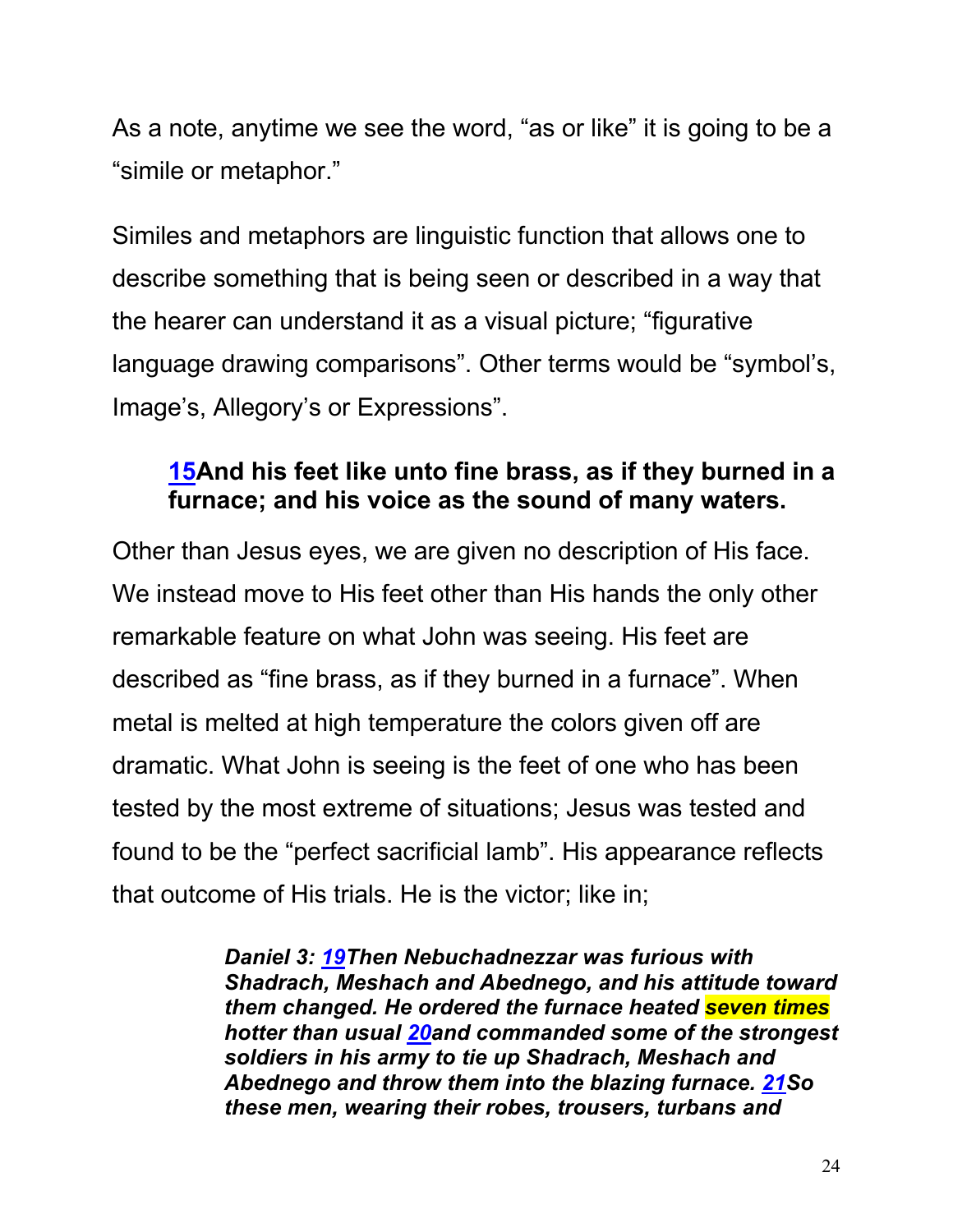*other clothes, were bound and thrown into the blazing furnace. 22The king's command was so urgent and the furnace so hot that the flames of the fire killed the soldiers who took up Shadrach, Meshach and Abednego, 23and these three men, firmly tied, fell into the blazing furnace.*

*24Then King Nebuchadnezzar leaped to his feet in amazement and asked his advisers, "Weren't there three men that we tied up and threw into the fire?"*

*They replied, "Certainly, Your Majesty."*

*25He said, "Look! I see four men walking around in the fire, unbound and unharmed, and the fourth looks like a son of the gods."*

*26Nebuchadnezzar then approached the opening of the blazing furnace and shouted, "Shadrach, Meshach and Abednego, servants of the Most High God, come out! Come here!"*

*So Shadrach, Meshach and Abednego came out of the fire, 27and the satraps, prefects, governors and royal advisers crowded around them. They saw that the fire had not harmed their bodies, nor was a hair of their heads singed; their robes were not scorched, and there was no smell of fire on them.*

*28Then Nebuchadnezzar said, "Praise be to the God of Shadrach, Meshach and Abednego, who has sent his angel and rescued his servants! They trusted in him and defied the king's command and were willing to give up their lives rather than serve or worship any god except their own God. 29Therefore I decree that the people of any nation or language who say anything against the God of Shadrach, Meshach and Abednego be cut into pieces and their houses be turned into piles of rubble, for no other god can save in this way."*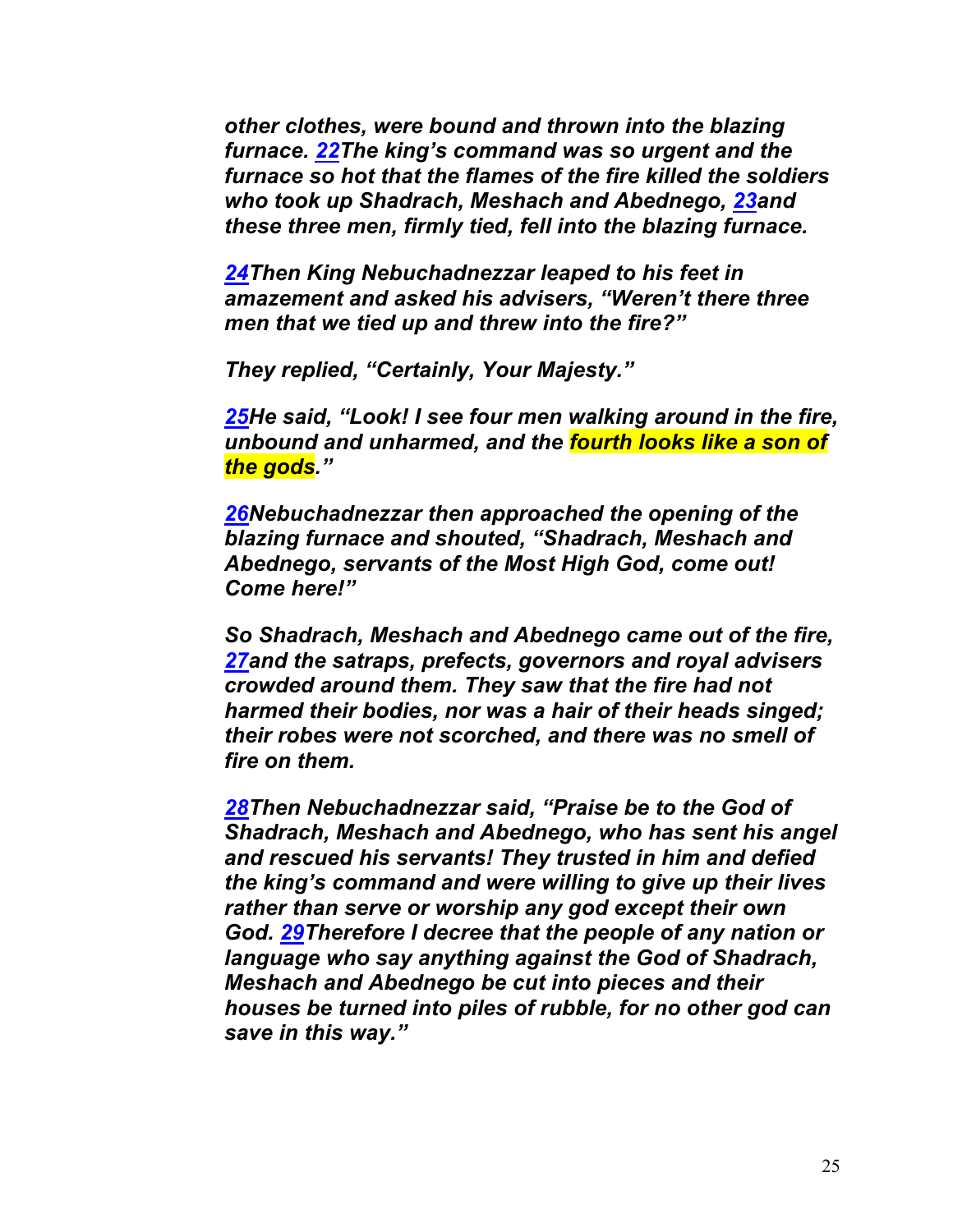As a side note this description of Shadrack, Meshack and Abednego is a type and shadow of Israel in Tribulation. While the three stand for what was going to happen to Israel during Tribulation, they are joined by a  $4<sup>th</sup>$  party. That being Jesus, the Savior of Israel. Jesus's power will be with Israel as it is decimated and tested by fire from Anti-Christ and the Wrath of God is poured out on the earth. He will walk through their trial with them and protect them. In the end those who believe in Christ will appear unscathed by the fire of persecution.

Also, in this event Daniel is not seen, he has been removed just like the church will be removed and not endure the Tribulation.

> *2 Timothy 3:16 All scripture is given by inspiration of God, and is profitable for doctrine, for reproof, for correction, for instruction in righteousness:*

*2 Timothy 2:14 Of these things put them in remembrance, charging them before the Lord that they strive not about words to no profit, but to the subverting of the hearers.*

Read 2 Timothy 3

### **September 5, 2021**

**16And he had in his right hand seven stars: and out of his mouth went a sharp twoedged sword: and his countenance** *was* **as the sun shineth in his strength.**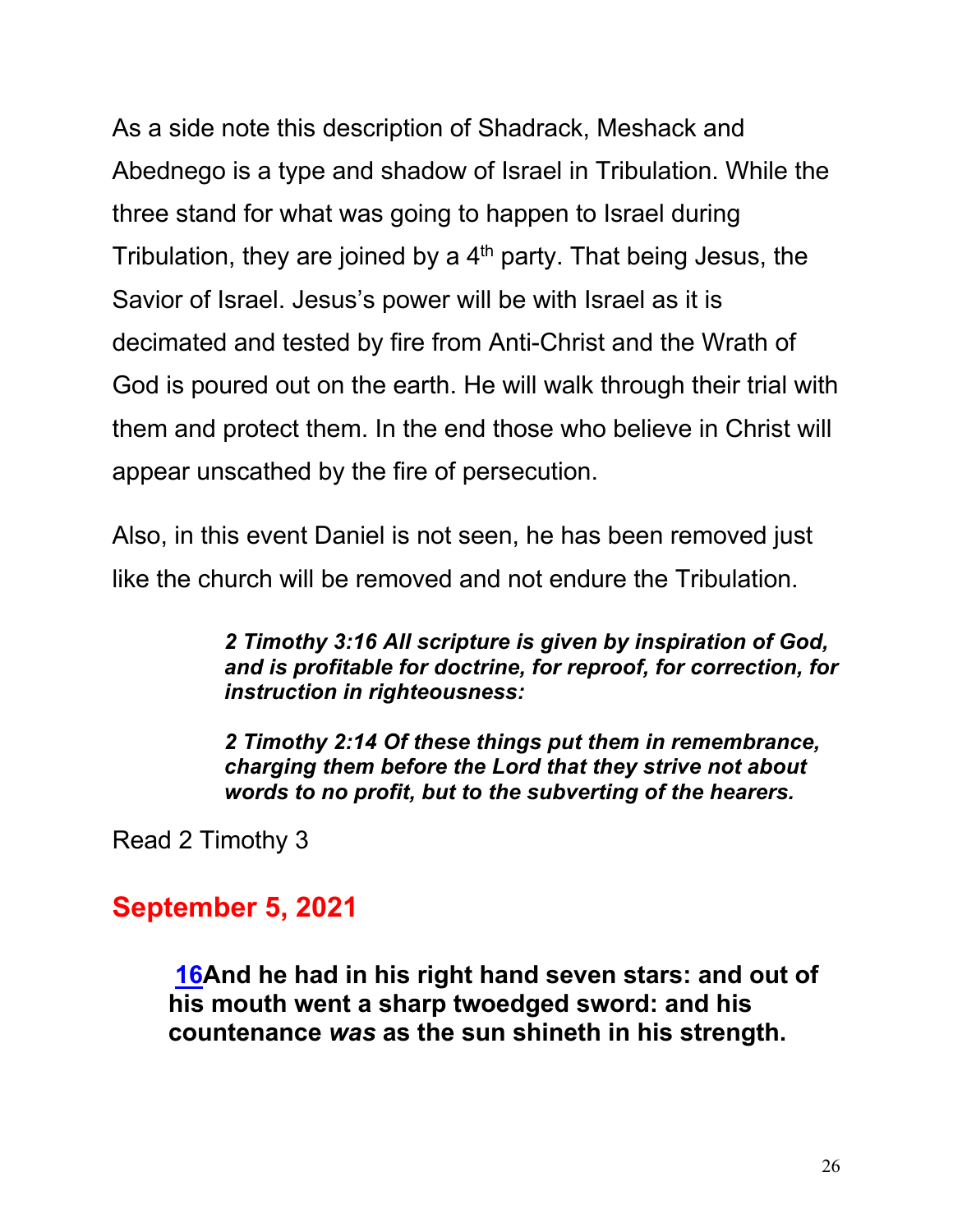Again, who better to tell us what these "seven stars" represent that God's Own declaration.

> *Revelation 1:20 The mystery of the seven stars which thou sawest in my right hand, and the seven golden candlesticks. The seven stars are the angels of the seven churches: and the seven candlesticks which thou sawest are the seven churches.*

Some interpret the word "angels" as bishops or pastors. I find nothing specific to show that it is more of a deduction than a written declaration. God calls them "angels. I do believe a case can be made that God has protecting angels that are given to churches, and people of God. If you chose to think of them as the bishop's or pastors or God's Heavenly Angels, I don't believe it will affect our doctrinal accuracy. We'll get into this a bit deeper shortly.

As to the "twoedged sword" in vs 16, it is the Words that came out of Jesus Mouth. The very Words we study in Scripture every day.

> *Hebrews 4:12 For the Word of God is quick, and powerful and sharper than any two edged sword, piercing even to the dividing asunder of soul and spirit and of the joints and marrow, and is a discerner of the thoughts and intents of the heart.*

**17And when I saw him, I fell at his feet as dead. And he laid his right hand upon me, saying unto me, Fear not; I am the first and the last:**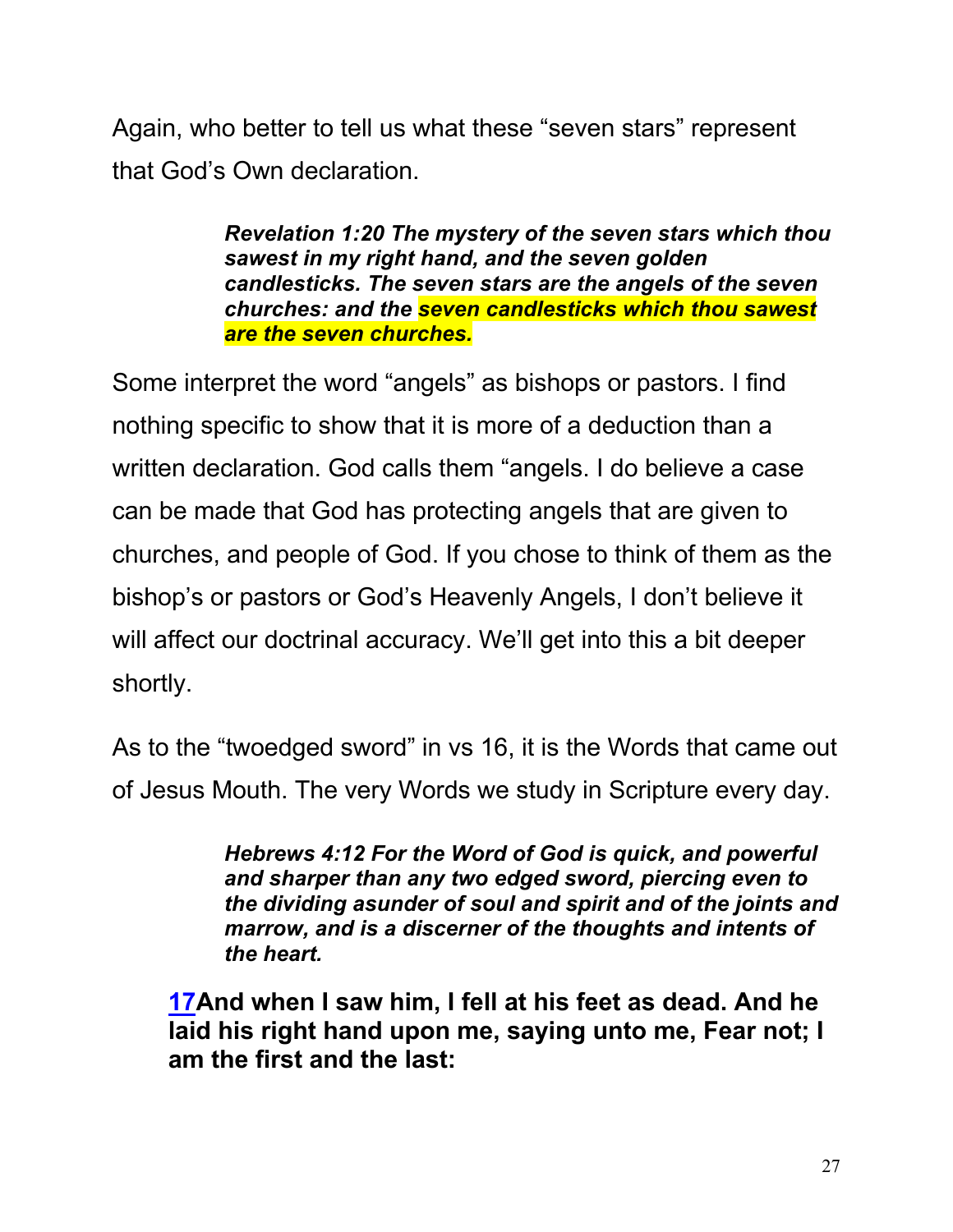An analogy by John showing his response at seeing Christ for the second time since His Resurrection. He was so incredibly overcome by being in Christ's presence again, he may have fainted or at least fallen to the ground.

God has a variety of self-given names that depict His attributes. One of the earlies examples is when Moses asked God who Moses should tell the people of Israel who sent him with the tablets of the Law.

God's response was brief.

Most of the Old Testament God is identified as either God, The Lord or the Lord God. It isn't until Exodus that God expounded on His identity through His Name.

> *Exodus 3: 13And Moses said unto God, Behold, when I come unto the children of Israel, and shall say unto them, The God of your fathers hath sent me unto you; and they shall say to me, What is his name? what shall I say unto them? 14And God said unto Moses, I AM THAT I AM: and he said, Thus shalt thou say unto the children of Israel, I AM hath sent me unto you. 15And God said moreover unto Moses, Thus shalt thou say unto the children of Israel, The LORD God of your fathers, the God of Abraham, the God of Isaac, and the God of Jacob, hath sent me unto you: this is my name for ever, and this is my memorial unto all generations.*

Another clear declaration from God was to the Prophet Isaiah: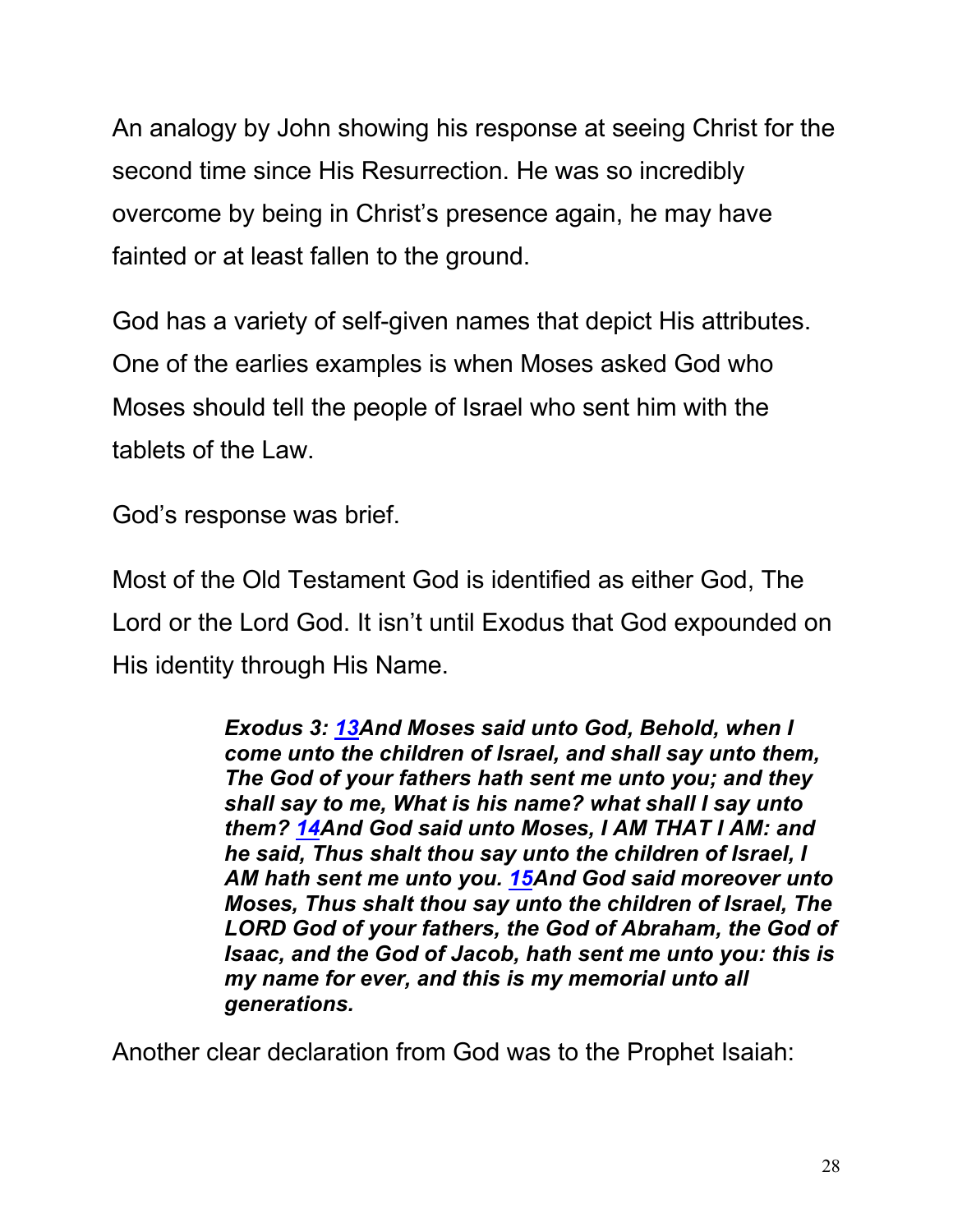#### *Isaiah 41: Who hath wrought and done it, calling the generations from the beginning? I the LORD, the first, and with the last; I am he.*

Throughout the Bible God has used a variety of names to

describe His nature.

These are the names of God in the Old Testament:

https://www.godisreal.today/names-of-god/

## **Yahweh**

The self-existent One. He has always existed and will always exist. You can always rely on Him because He is your eternal source of strength.

(Genesis 2:4, Isaiah 40:3; 10; 1 Samuel 1:20; Exodus 6:1-4, 3:1-22)

## **Adonai**

God is the Lord over all. He is the King of kings and the Lord of lords, He reigns forever. Therefor you find safety in Him and Him alone.

(Genesis 15:2, Judges 6:15, Malachi 1:6, Deuteronomy 10:17; Psalm 2:4, 8:1, 97:5, 136:3; Isaiah 1:24, 6:1; Romans 10:9)

## **Yahweh-Maccaddeshem**

The Lord your sanctifier. He forgiveness your sins and His Holy Spirit works in your life to become like He is: pure, loving and true. (Exodus 31:13, Leviticus 20:8; Ezekiel 37:28)

# **Yahweh-Rohi**

The Lord my shepherd. He cares for you, the way a shepherd tends his sheep. He cares for you and leads you to still waters and green pastures.

(Psalm 23, 80:1, 95:7, Isaiah 40:11, Jeremiah 31:10, Ezekiel 34:12, 23)

## **Yahweh-Shammah**

The Lord who is present. He never leaves you, nor forsakes you. He is with you forever. Your best friend, who never betrays you.

(Ezekiel 48:35, Genesis 28:15, Ezekiel 48:35, Psalm 23:4, 46:1, 139:7-12, Jeremiah 23:23-24, Amos 5:14)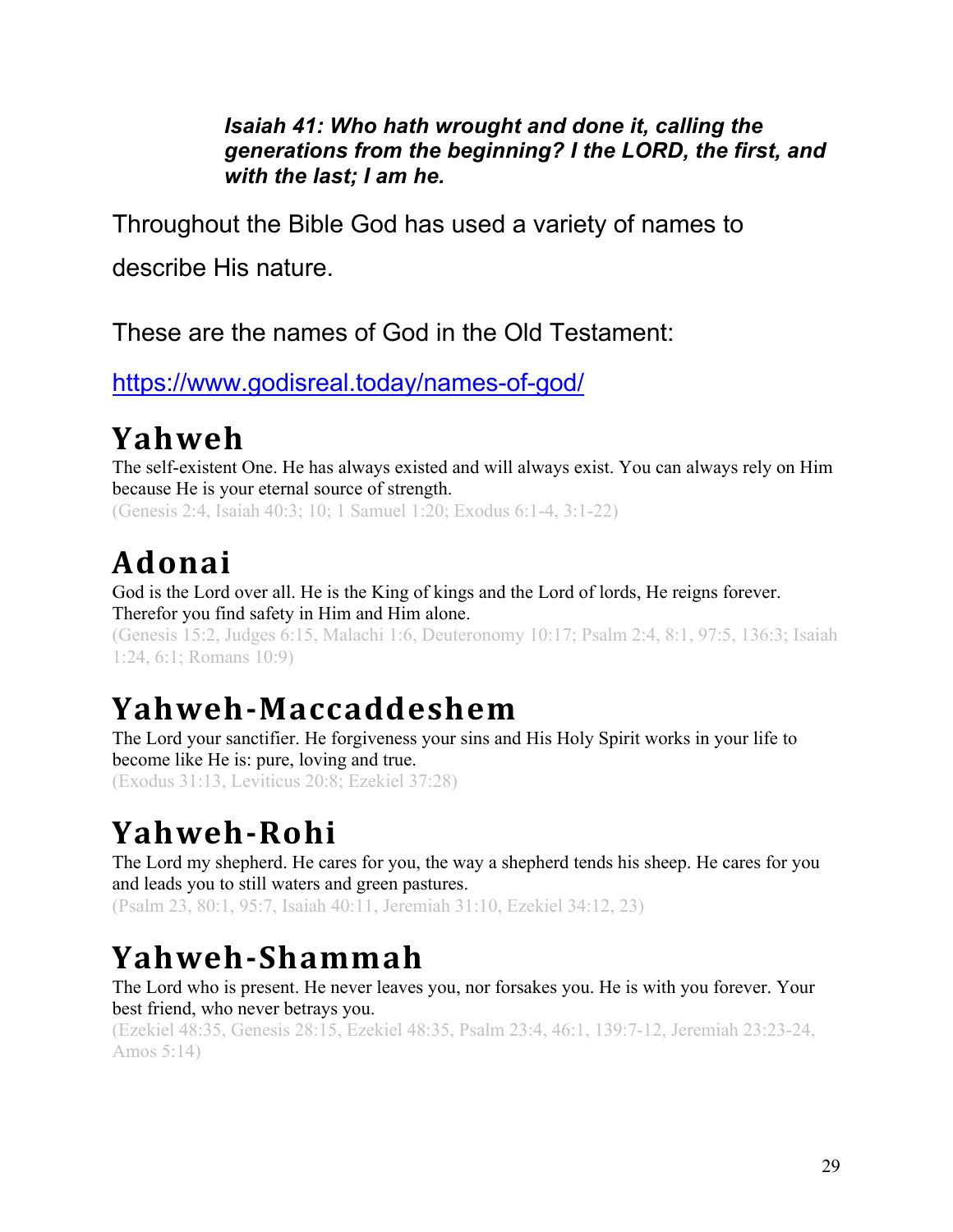# **Yahweh-Rapha**

The Lord our healer. "By His stripes were are healed" declares the Bible. Jesus Christ died to give you life. Not only was God the healer in the Old Testament, but Jesus Christ revealed the healing heart of God for all of us, more than ever.

(Exodus 15:26, Exodus 15:26, 2 Chronicles 7:14, Psalm 6:2, 41:4, 103:3, 147:3, Isaiah 19:22, 30:36, 57:18-19, Jeremiah 3:22; 17:14, 30:17)

## **Yahweh-Tsidkenu**

The Lord our righteousness. When we believe in Jesus Christ, He becomes our righteousness. He forgives our sins and washes us with His blood.

(Jeremiah 23:6, Genesis 15:6, Jeremiah 23:6, Psalm 4:1, 5:8, 24:5, 31:1, 36:10, 71:15, 89:16)

## **Yahweh-Jireh**

The Lord will provide. Jesus Christ said that Father cares for us and we never need to worry about provision. He is our source of life, in every way. (Genesis 22:13-14)

## **Yahweh-Nissi**

The Lord our banner. The Lord gives us the victory in spiritual warfare. When the enemy comes in like a flood, the Lord raises a banner of His love over us and covers us. He wages war on our behalf and makes us more than conquerors in Christ Jesus. (Exodus 17:15)

## **Yahweh-Shalom**

The Lord is peace. Whenever there are storms in your life, hide in Him. He is your shelter in the storm. He gives peace beyond understanding, even when circumstances are chaotic. He is our shelter and our shield.

(Judges 6:24)

## **Yahweh-Sabbaoth**

The Lord of Hosts. The Bible mentions myriads of angels, who wage war against the armies of hell, who try to destroy mankind. Jesus Christ is the Lord of hosts, the Captain of the armies of heaven.

(Isaiah 6:1-3, 1 Samuel 1:3, 17:45; 2 Samuel 6:2, 7:26-27; 1 Chronicles 11:9; Haggai 1:5)

## **Yahweh-Ghmolah**

The God of Recompense. The Lord says in Romans 12 "vengeance is mine, I will repay." We should never avenge others for what they do to us, but leave it in God's hands. (Jeremiah 51:6)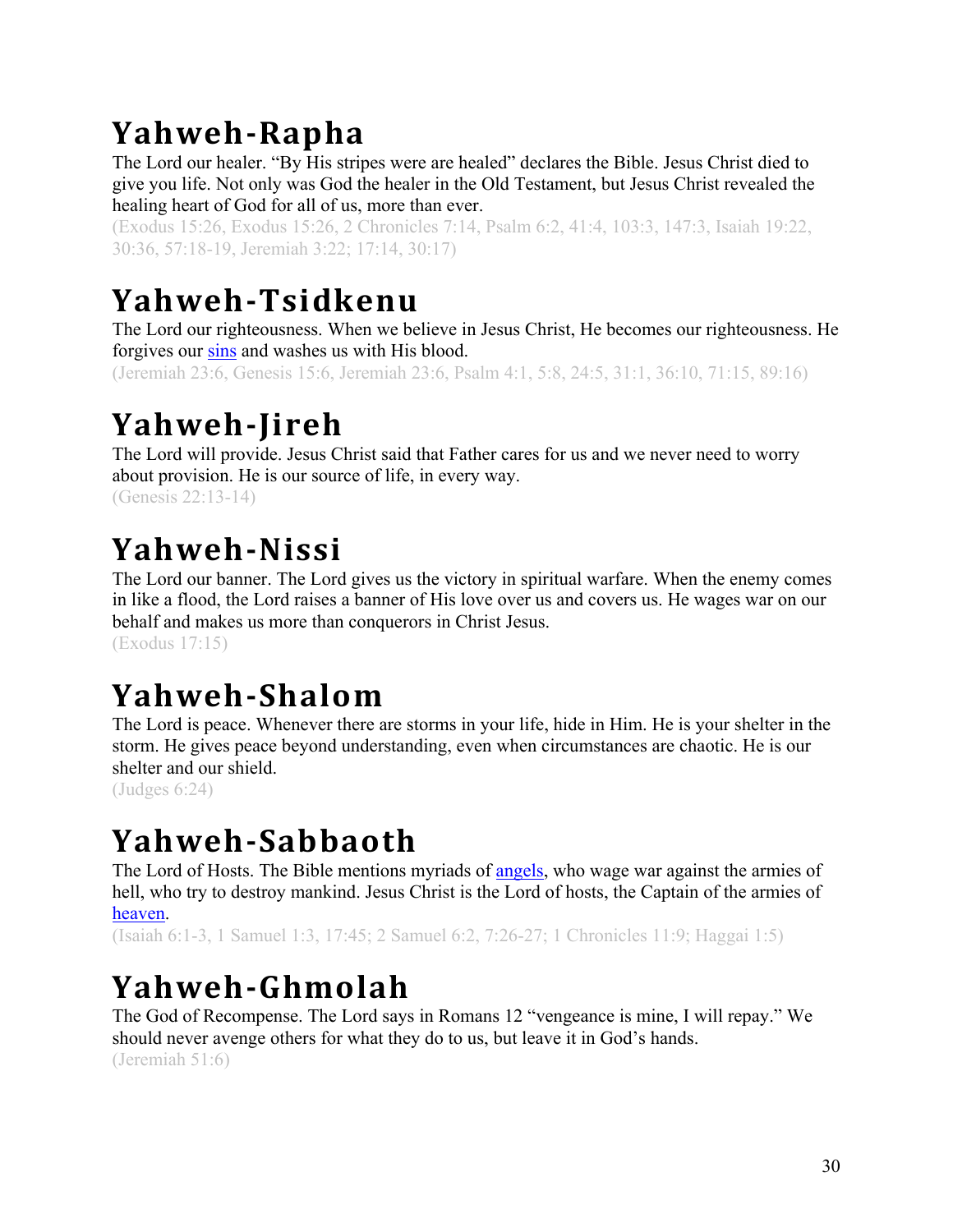# **Elohim**

God is creator, powerful and mighty, Lord of lords. He is the Lord Most High, stronger and mightier than anyone or anything. When you face impossible circumstances or adversaries, now that your God is stronger.

(Gen. 1:1, 17:7, Ps 19:1 Jer. 31:33)

# **El-Elyon**

The most high God. Do not fear the enemy who tries to intimidate you. Know that your God is the Most High God. There is none above Him. Jesus Christ is exalted high above every name. (Genesis 14:17-20, Deuteronomy 26:19, Isaiah 14:13-14)

## **El-Gibhor**

Mighty God. The Lord is mighty to save. His arm is not too short. Whatever problem you are facing, know that your God is El-Gibhor, MIGHTY! (Isaiah 9:6)

### **El-Olam**

The everlasting God. God is eternal, while your problems are temporary. His love will never change. His promises are true. Build on Him, who is eternal and do not focus on your temporary situations. He will show you His great and eternal goodness.

(Isaiah 40:28-31)

# **El-Roi**

The strong one who sees. When you feel lonely and abandoned by people, know that God is with you. He sees you and He knows you. He hears the cry of your heart and He loves you more than you can imagine. he will lead you through and fill your hear with His praise. (Genesis 16:13)

### **El-Shaddai-Rohi**

God Almighty, the mighty One of Jacob. God is not just another 'god' like the countless idols. He truly is the Almighty Creator of heaven and earth.

(Gen. 17:1, 49:24, Ps. 91:1, 132:2, 5)

## **El-Chuwl**

The God who gave birth. God is our Creator and our Father. He saw us and He loved us, even before we were born. He has a plan for your life and if you walk with Him, He will fulfill His dreams over your life and amaze you.

(Psalm 139:13-18)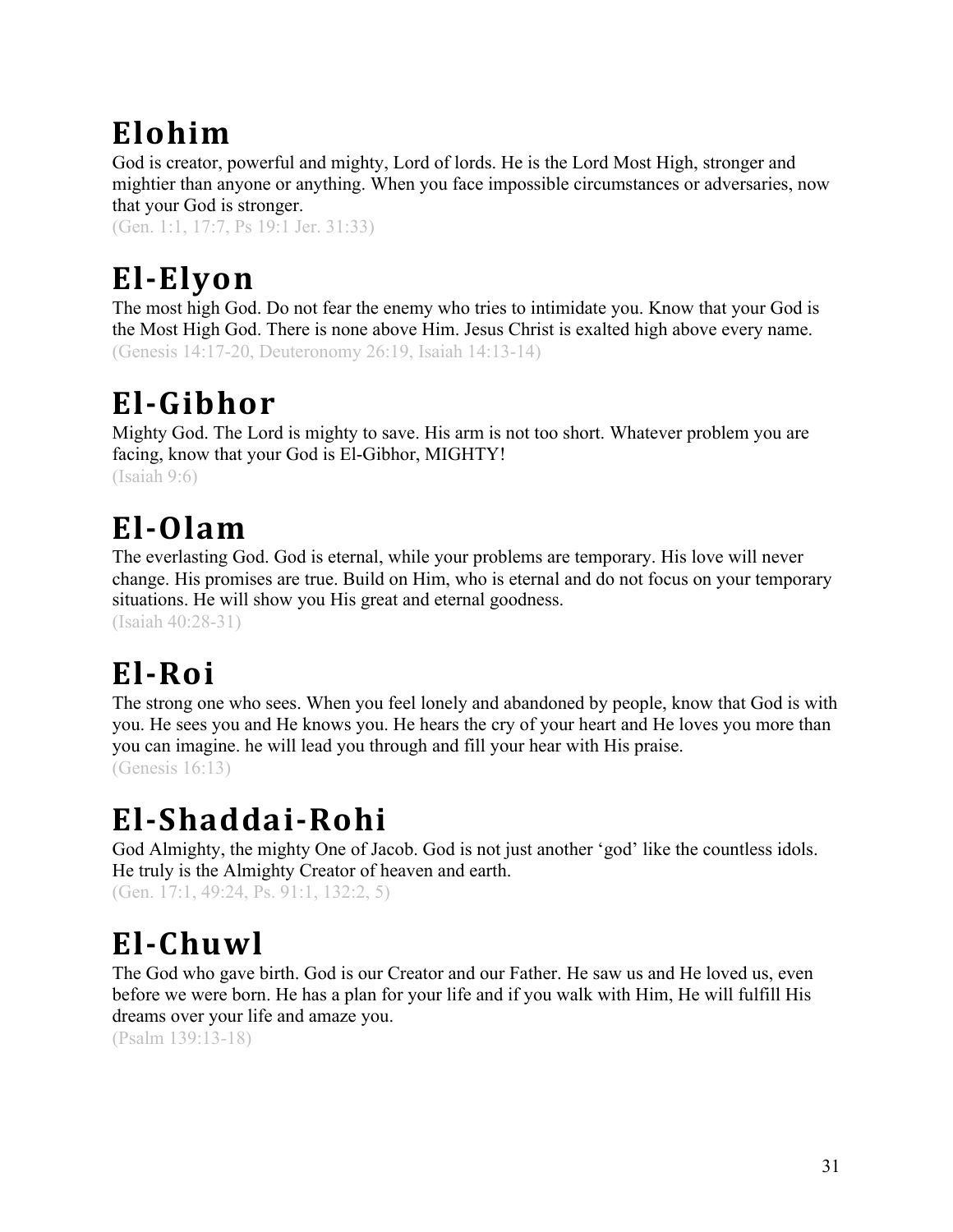## **El-Deah**

God of knowledge. Wisdom comes from the Lord. Man tries to become wise apart from God, ut ends up in foolishness. When we fear God and keep His commandments, to love one another, we will know Him as He is and His wisdom will guide us.

(1 Samuel 2:3; Romans 11:33-36; 1 Cor. 1:18-31)

# **Attiyq Youm**

The Ancient of Days. God is eternal. He was before the beginning of time. Therefor He has all authority. Every knee bows before Him. (Daniel 7:9, 13, 14)

The first time we see the author of all things is in Genesis 1:1 where God declares "In the beginning God created the heaven and the earth". In Hebrew, the name "God" is Elohim, and it is plural. That is a clear sign of Elohim referring to the Trinity of the God Head, the Father, the Son, and the Holy Spirit.

We will now see more clearly who is addressing John:

#### **18***I am* **he that liveth, and was dead; and, behold, I am alive for evermore, Amen; and have the keys of hell and of death.**

Was God the Father ever dead? How about God the Holy Spirit? No, the only one of the Godhead that died a physical death was the only part of the Godhead that took on a physical body, Jesus the Messiah. We also know that Jesus is given the keys of hell and of death. At one point Satan had these keys but when Satan fell, he was stripped of his powers from heaven. He was given for a time keys to hell in that he could summon his demons to terrorize the world, but that is short lived.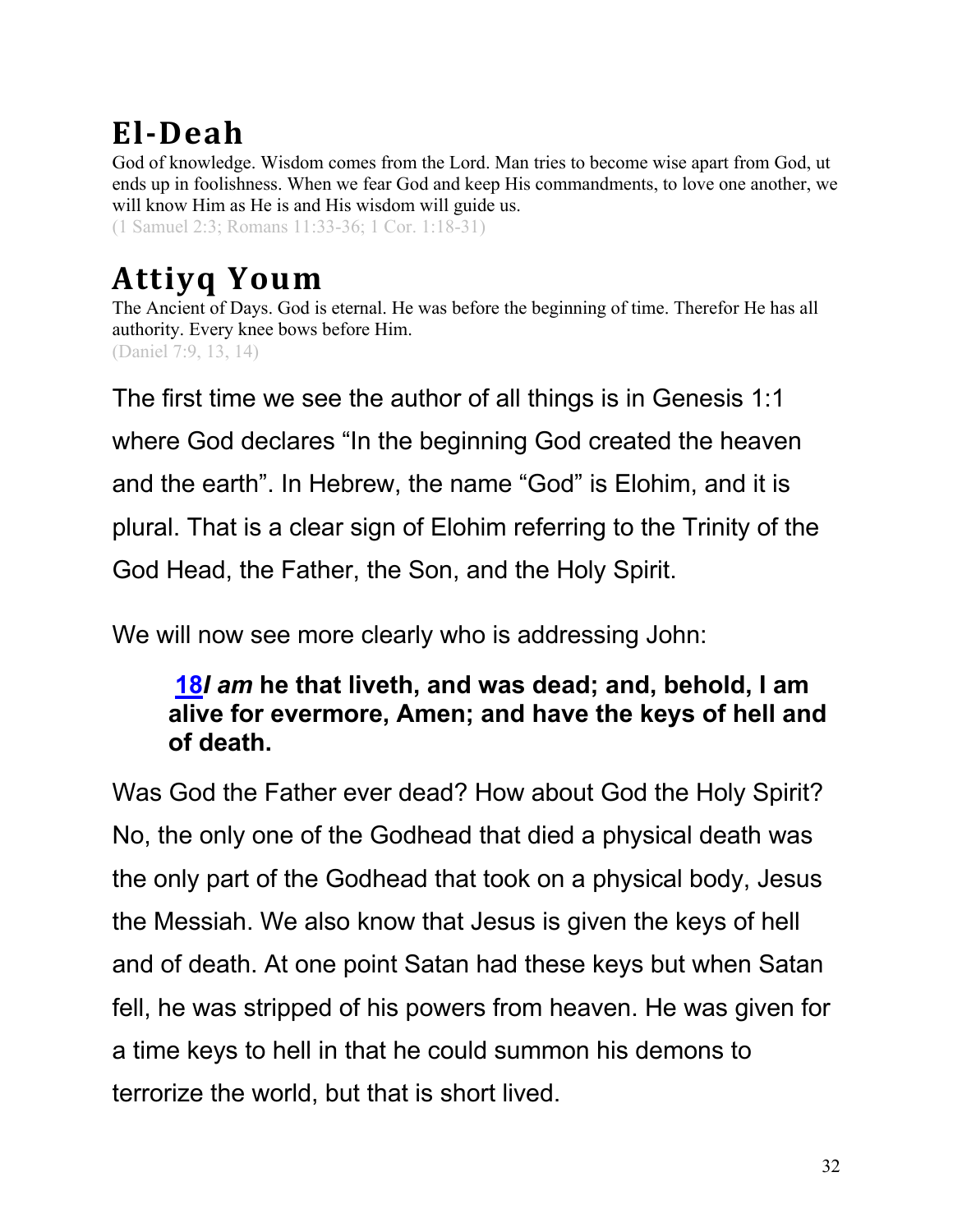#### **19Write the things which thou hast seen, and the things which are, and the things which shall be hereafter;**

In life we can all write an account the things we have seen, and the things that are currently in our lives, but it is beyond the power of man to see the future in a way that makes him or her a prophet or prophetess of God. That only happens by the power of God. There have been many charlatans over the years; people who claim some mystical power to see the future. I have questioned whether Satan can see the future and have concluded that he cannot.

#### *Isaiah 6: 9Remember the former things of old: for I am God, and there is none else; I am God, and there is none like me,*

#### *10Declaring the end from the beginning, and from ancient times the things that are not yet done, saying, My counsel shall stand, and I will do all my pleasure:*

Satan can do a couple of things that make it seem like he can tell the future. He can read and he can make calculated guesses. The Bible and earlier the Law and the Prophets were not hidden documents, they were studied and read aloud. Satan is quite capable of reading or at least listening, so he knows God's overall plan. I doubt he knows the intricacies of God's plan or otherwise he would not have challenged God.

Satan may be an idiot, but he is not stupid he can put thoughts into a non-believer's mind and manipulate certain things by that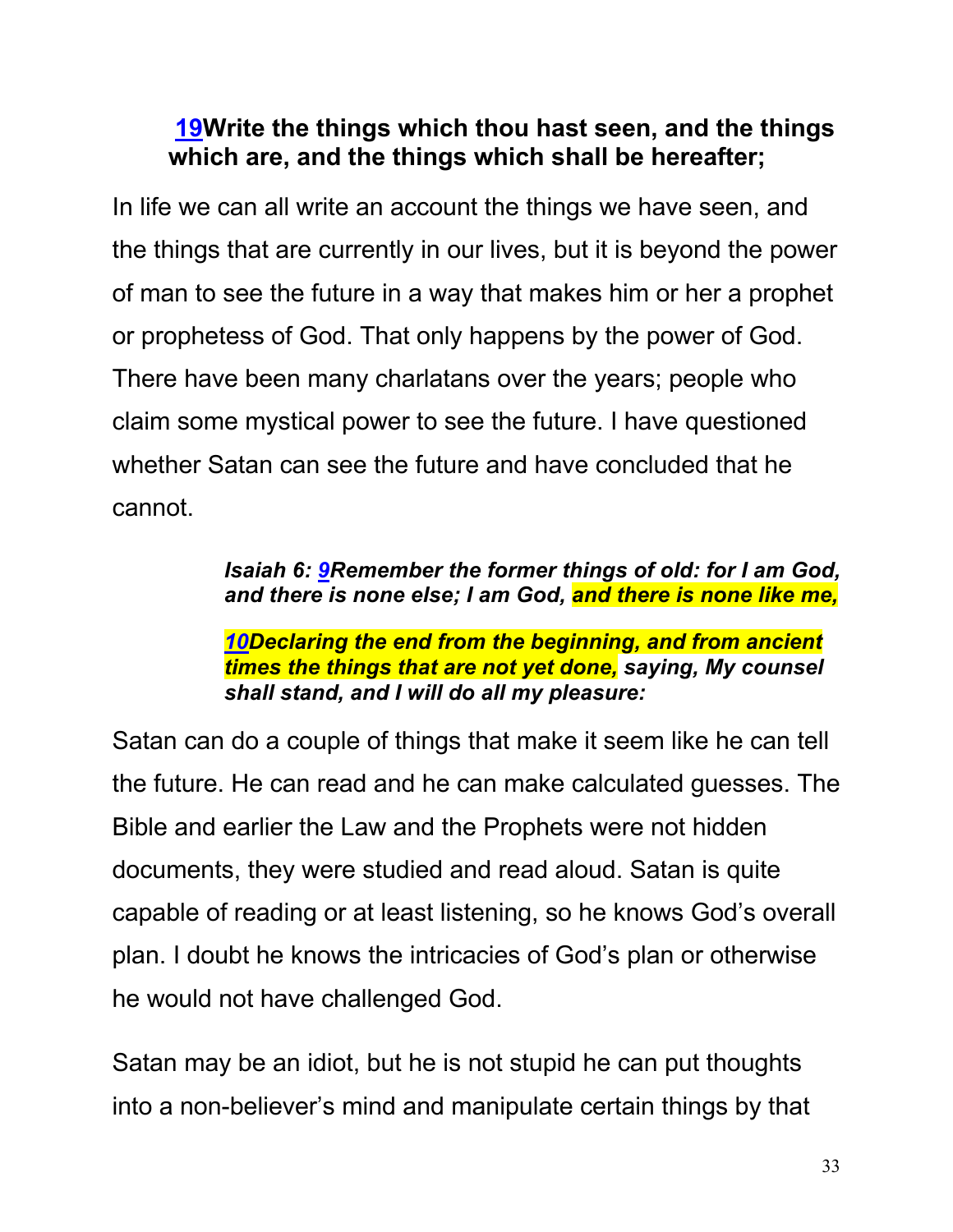power. He cannot put evil thoughts into the mind of a believer. We are out of bounds for Satan, and he could only do that with God's permission, and I doubt whether God would allow His chosen to be used like that. If you are having evil thought look no further than your own mind that you and I have allowed to be polluted with the things of this world that are worldly and not Godly. Those things will continually haunt you until you take "Every thought captive", as we are instructed by God.

So, when Jesus tells John to write what he has seen, what he is seeing and what is to come it is by the Power of God through the Holy Spirit that John is able to write what is to come.

In addition to visions or being taken up, God as He sees fit can explain a vision like the seven lamp stands and the seven stars.

#### **20The mystery of the seven stars which thou sawest in my right hand, and the seven golden candlesticks. The seven stars are the angels of the seven churches: and the seven candlesticks which thou sawest are the seven churches.**

In this explanation by God, we see that the seven candlesticks are the seven home churches, not something like the seven home churches but the actual representation in heaven of each of the seven home churches. The metaphorical representation is that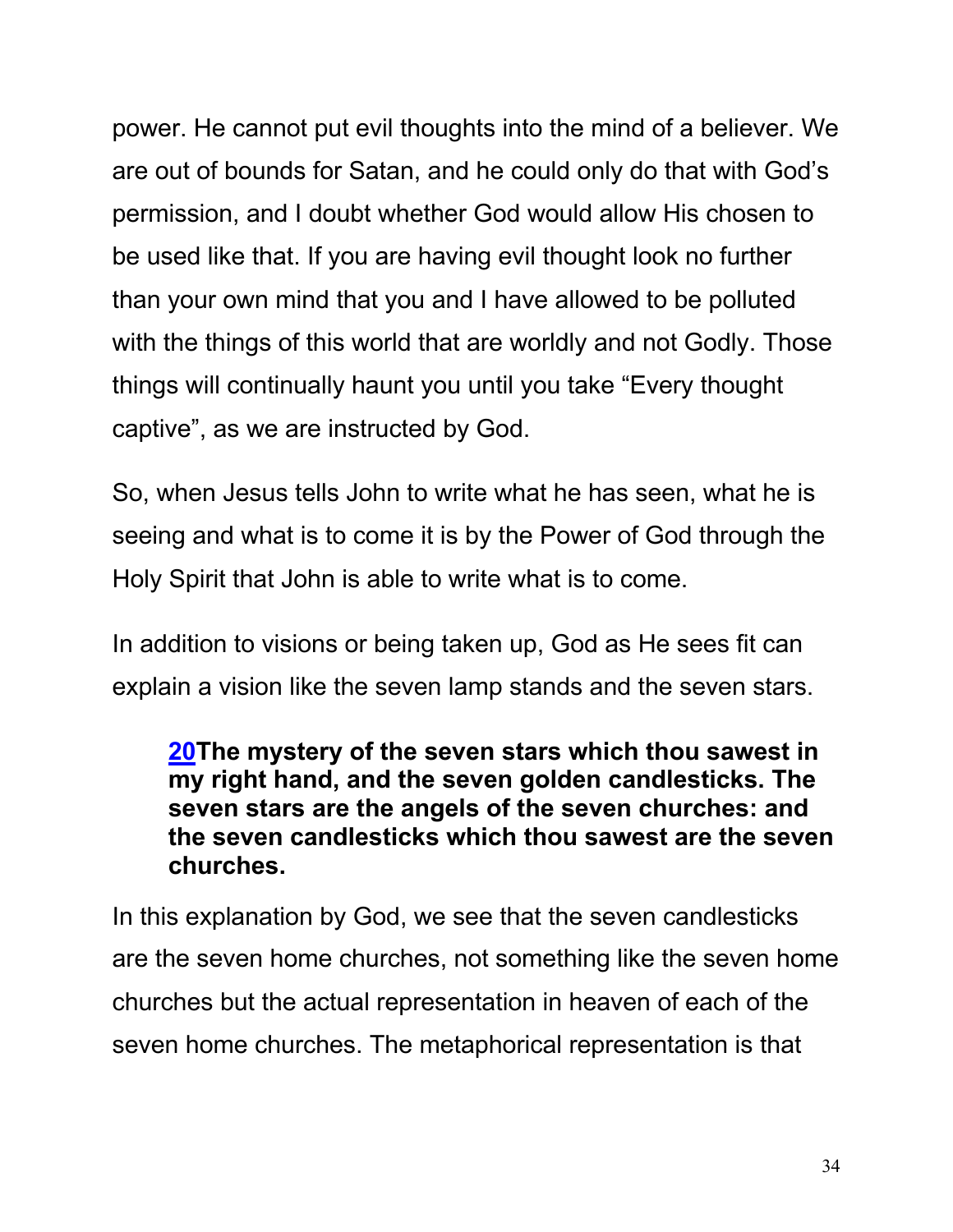Jesus is walking in and among these 7 specific home churches, watching over them with an angel assigned to each home church.

As an actual representation of the individual home churches, then the seven stars are called the seven individual angels: one for each home church. I don't think you need to look for a deeper meaning than that. Apparently, each of these home groups that were called churches had an assigned Angel from God. Some take that as pastors, but I think that is a stretch.

From Strong's Concordance Transliteration: ekklésia Phonetic Spelling: (ek-klay-see'-ah) Definition: an assembly, a (religious) congregation Usage: an assembly, congregation, church; the Church, the whole body of Christian believers.

In the definition of church from the original Greek we see the array of what man thinks of today as churches or religious gatherings. The point once again being there is only ONE TRUE CHURCH of GOD, founded by JESUS CHRIST and that is only called THE CHURCH, to the exclusion of all man-made religions.

Many Christian churches small (c) have tried to walk in obedience to the manner Jesus set up His Church but often fail in true obedience. Man, always wants to put his spin and take on